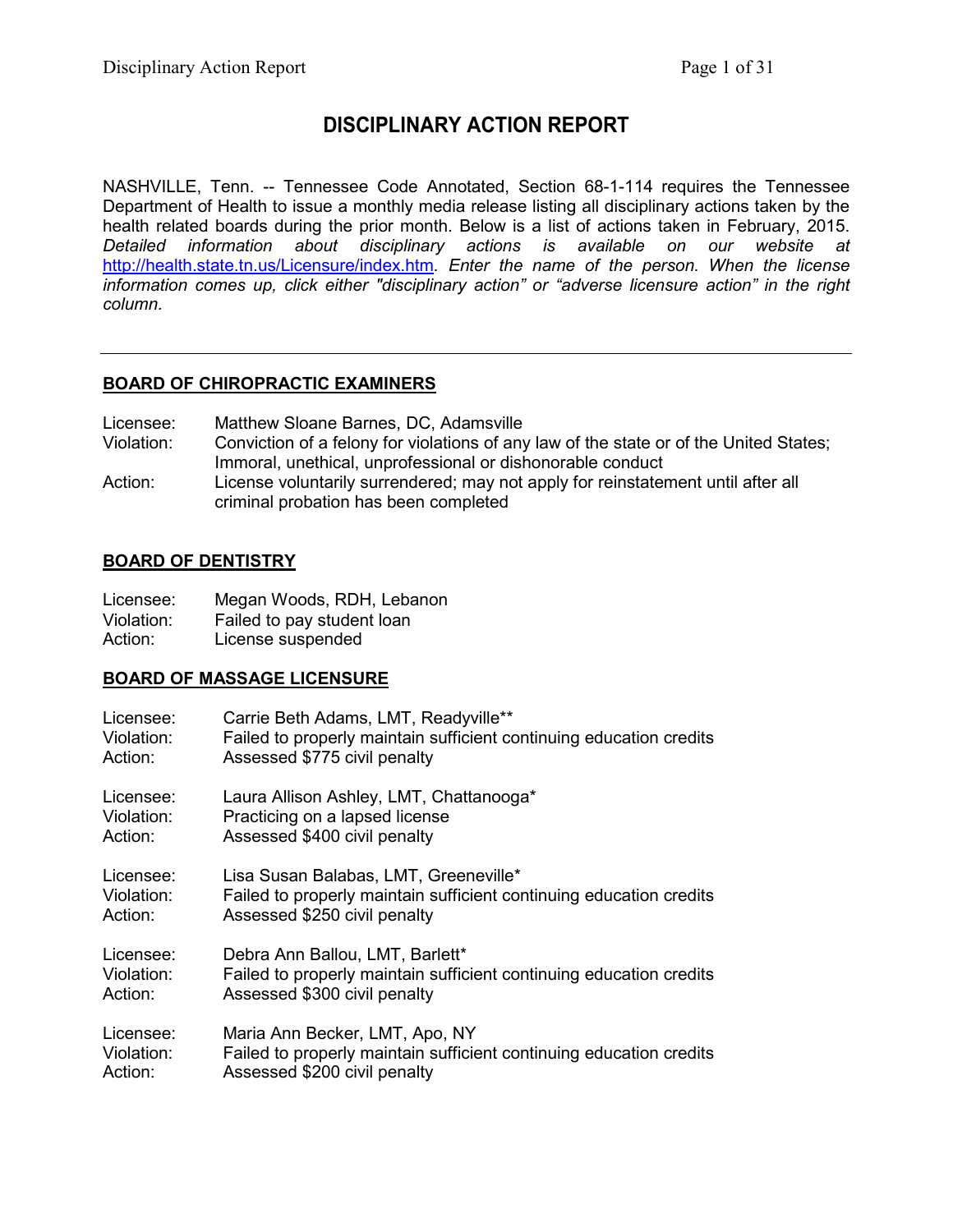| Licensee:                          | Christina Jo Benoit, LMT, Lenoir City                                                                                                                                                                                                                                                                                                                                                                                                                                                                                                                                                                                                                                                                                                                                                                                                                                                                                                                                                                                                                                                                                                                                                                                                                                                                                   |
|------------------------------------|-------------------------------------------------------------------------------------------------------------------------------------------------------------------------------------------------------------------------------------------------------------------------------------------------------------------------------------------------------------------------------------------------------------------------------------------------------------------------------------------------------------------------------------------------------------------------------------------------------------------------------------------------------------------------------------------------------------------------------------------------------------------------------------------------------------------------------------------------------------------------------------------------------------------------------------------------------------------------------------------------------------------------------------------------------------------------------------------------------------------------------------------------------------------------------------------------------------------------------------------------------------------------------------------------------------------------|
| Violation:                         | Failed to properly maintain sufficient continuing education credits                                                                                                                                                                                                                                                                                                                                                                                                                                                                                                                                                                                                                                                                                                                                                                                                                                                                                                                                                                                                                                                                                                                                                                                                                                                     |
| Action:                            | Assessed \$425 civil penalty                                                                                                                                                                                                                                                                                                                                                                                                                                                                                                                                                                                                                                                                                                                                                                                                                                                                                                                                                                                                                                                                                                                                                                                                                                                                                            |
| Licensee:                          | Melissa Bond, LMT, Nashville*                                                                                                                                                                                                                                                                                                                                                                                                                                                                                                                                                                                                                                                                                                                                                                                                                                                                                                                                                                                                                                                                                                                                                                                                                                                                                           |
| Violation:                         | Practicing on a lapsed license                                                                                                                                                                                                                                                                                                                                                                                                                                                                                                                                                                                                                                                                                                                                                                                                                                                                                                                                                                                                                                                                                                                                                                                                                                                                                          |
| Action:                            | Assessed \$900 civil penalty                                                                                                                                                                                                                                                                                                                                                                                                                                                                                                                                                                                                                                                                                                                                                                                                                                                                                                                                                                                                                                                                                                                                                                                                                                                                                            |
| Licensee:                          | Tracy Kim Booher, LMT, Cane Ridge**                                                                                                                                                                                                                                                                                                                                                                                                                                                                                                                                                                                                                                                                                                                                                                                                                                                                                                                                                                                                                                                                                                                                                                                                                                                                                     |
| Violation:                         | Failed to properly maintain sufficient continuing education credits                                                                                                                                                                                                                                                                                                                                                                                                                                                                                                                                                                                                                                                                                                                                                                                                                                                                                                                                                                                                                                                                                                                                                                                                                                                     |
| Action:                            | Assessed \$200 civil penalty                                                                                                                                                                                                                                                                                                                                                                                                                                                                                                                                                                                                                                                                                                                                                                                                                                                                                                                                                                                                                                                                                                                                                                                                                                                                                            |
| Licensee:                          | Elizabeth Anne Bosch, LMT, Nashville                                                                                                                                                                                                                                                                                                                                                                                                                                                                                                                                                                                                                                                                                                                                                                                                                                                                                                                                                                                                                                                                                                                                                                                                                                                                                    |
| Violation:                         | Failed to properly maintain sufficient continuing education credits                                                                                                                                                                                                                                                                                                                                                                                                                                                                                                                                                                                                                                                                                                                                                                                                                                                                                                                                                                                                                                                                                                                                                                                                                                                     |
| Action:                            | Assessed \$700 civil penalty                                                                                                                                                                                                                                                                                                                                                                                                                                                                                                                                                                                                                                                                                                                                                                                                                                                                                                                                                                                                                                                                                                                                                                                                                                                                                            |
| Licensee:<br>Violation:<br>Action: | Sylvester Bowens, LMT, Memphis<br>Has violated any of the provisions of this chapter or any substantive rule<br>promulgated under the authority of this part; all licensees must complete twenty-<br>five hours of continuing education every two calendar years, as a perquisite to<br>licensure renewal; any massage therapists who fails to obtain the required<br>continuing education hours or who falsely attests to attendance and/or completion<br>of the required hours of continuing education may be subject to disciplinary action;<br>comply with all applicable Tennessee statutes and regulations as well as Orders<br>issued by the Board pursuant to its disciplinary and/or declaratory order authority;<br>and consistently maintain and improve professional knowledge and competence,<br>striving for professional excellence through regular assessment of personal<br>professional strengths and weaknesses and through continued educational<br>training; is guilty of fraud in the practice of massage or fraud or deceit in the<br>licensee's admission to the practice of massage<br>License placed on probation with terms; assessed \$650 civil penalty                                                                                                                                    |
| Licensee:<br>Violation:<br>Action: | Carolyn F. Bramlett, LMT, Kingsport<br>Has violated any of the provisions of this chapter or any substantive rule<br>promulgated under the authority of this part; all licensees must complete twenty-<br>five hours of continuing education every two calendar years, as a perquisite to<br>licensure renewal; any massage therapists who fails to obtain the required<br>continuing education hours or who falsely attests to attendance and/or completion<br>of the required hours of continuing education may be subject to disciplinary action;<br>comply with all applicable Tennessee statutes and regulations as well as Orders<br>issued by the Board pursuant to its disciplinary and/or declaratory order authority;<br>and consistently maintain and improve professional knowledge and competence,<br>striving for professional excellence through regular assessment of personal<br>professional strengths and weaknesses and through continued educational<br>training; has violated or attempted to violate, directly, or indirectly, or has assisted<br>in or abetted the violation of, or conspired to violate, any provision of this chapter<br>or any lawful order of the board issued pursuant to this chapter<br>License placed on probation with terms; assessed \$200 civil penalty; plus costs |
|                                    | not to exceed \$1,000                                                                                                                                                                                                                                                                                                                                                                                                                                                                                                                                                                                                                                                                                                                                                                                                                                                                                                                                                                                                                                                                                                                                                                                                                                                                                                   |

Licensee: Troy L. Bramlett, LMT, Kingsport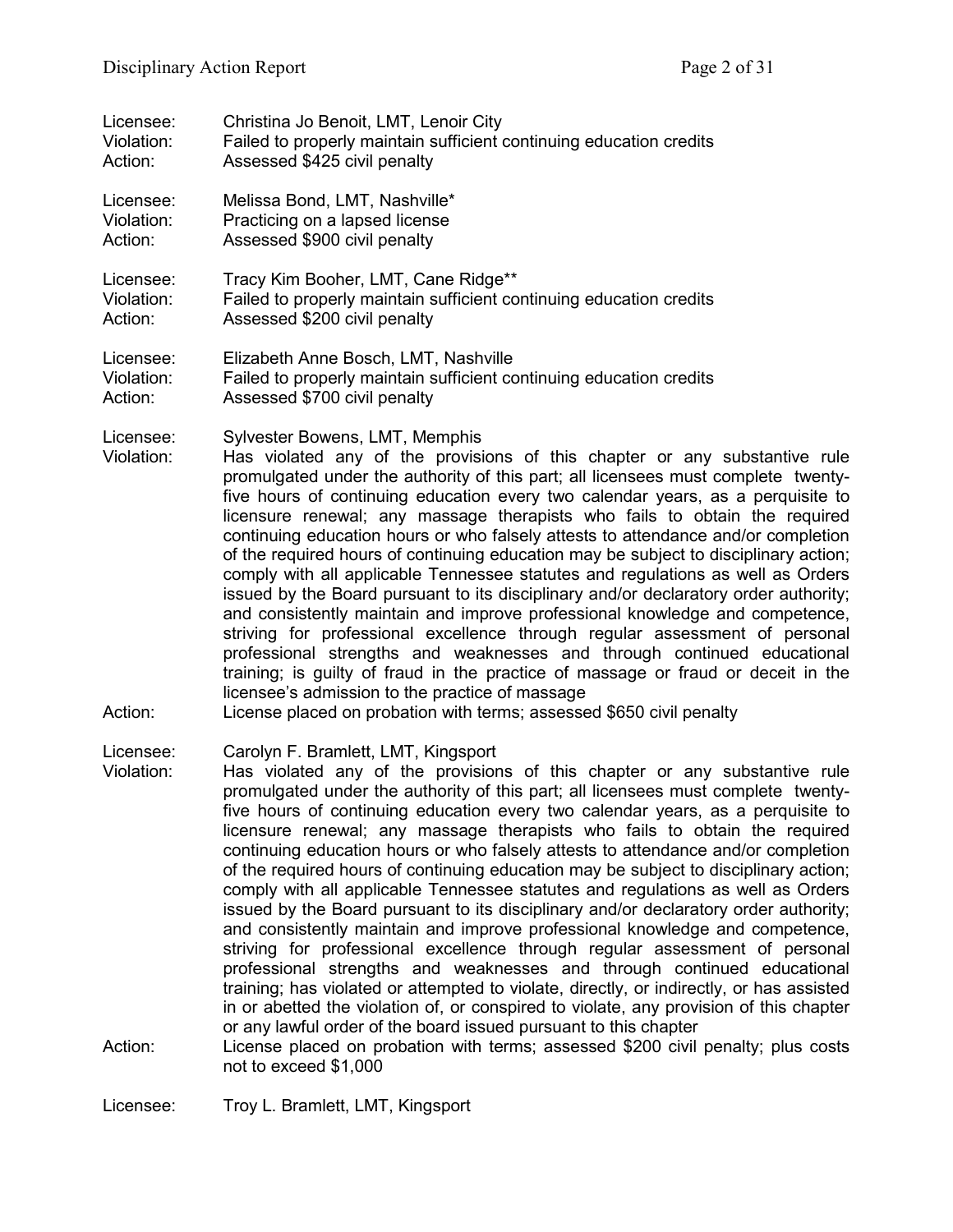- Violation: Has violated any of the provisions of this chapter or any substantive rule promulgated under the authority of this part; all licensees must complete twentyfive hours of continuing education every two calendar years, as a perquisite to licensure renewal; any massage therapists who fails to obtain the required continuing education hours or who falsely attests to attendance and/or completion of the required hours of continuing education may be subject to disciplinary action; comply with all applicable Tennessee statutes and regulations as well as Orders issued by the Board pursuant to its disciplinary and/or declaratory order authority; and consistently maintain and improve professional knowledge and competence, striving for professional excellence through regular assessment of personal professional strengths and weaknesses and through continued educational training; has violated or attempted to violate, directly, or indirectly, or has assisted in or abetted the violation of, or conspired to violate, any provision of this chapter or any lawful order of the board issued pursuant to this chapter Action: License placed on probation with terms; assessed \$200 civil penalty; plus costs not to exceed \$1,000 Licensee: Kristy Lynn Brown, LMT, Shelbyville\*\* Violation: Failed to properly maintain sufficient continuing education credits Action: Assessed \$325 civil penalty Licensee: Charles Anthony Burrell, LMT, Memphis Violation: Failed to properly maintain sufficient continuing education credits Action: Assessed \$700 civil penalty
- Licensee: Patricia Rooks Byrom, LMT, Horn Lake, MS\*\* Violation: Failed to properly maintain sufficient continuing education credits Action: Assessed \$175 civil penalty
- Licensee: Amethyst C. Camacho LMT, Cordova Violation: Failed to properly maintain sufficient continuing education credits Action: Assessed \$200 civil penalty
- Licensee: Terence Antonio Carter, LMT, Antioch Violation: Failed to properly maintain sufficient continuing education credits Action: Assessed \$625 civil penalty
- Licensee: Kineth Antrail Cobb, LMT, Memphis\*\* Violation: Failed to properly maintain sufficient continuing education credits Action: Assessed \$275 civil penalty
- Licensee: Elizabeth Marie Connelly, LMT, Indian Mound\*\* Violation: Failed to properly maintain sufficient continuing education credits Action: Assessed \$250 civil penalty
- Licensee: Melissa Rae Collins, LMT, Shelbyville\* Violation: Failed to properly maintain sufficient continuing education credits<br>Action: Assessed \$200 civil penalty Assessed \$200 civil penalty

Licensee: Whitney Elyse Collins, LMT, Southaven MS Violation: Failed to properly maintain sufficient continuing education credits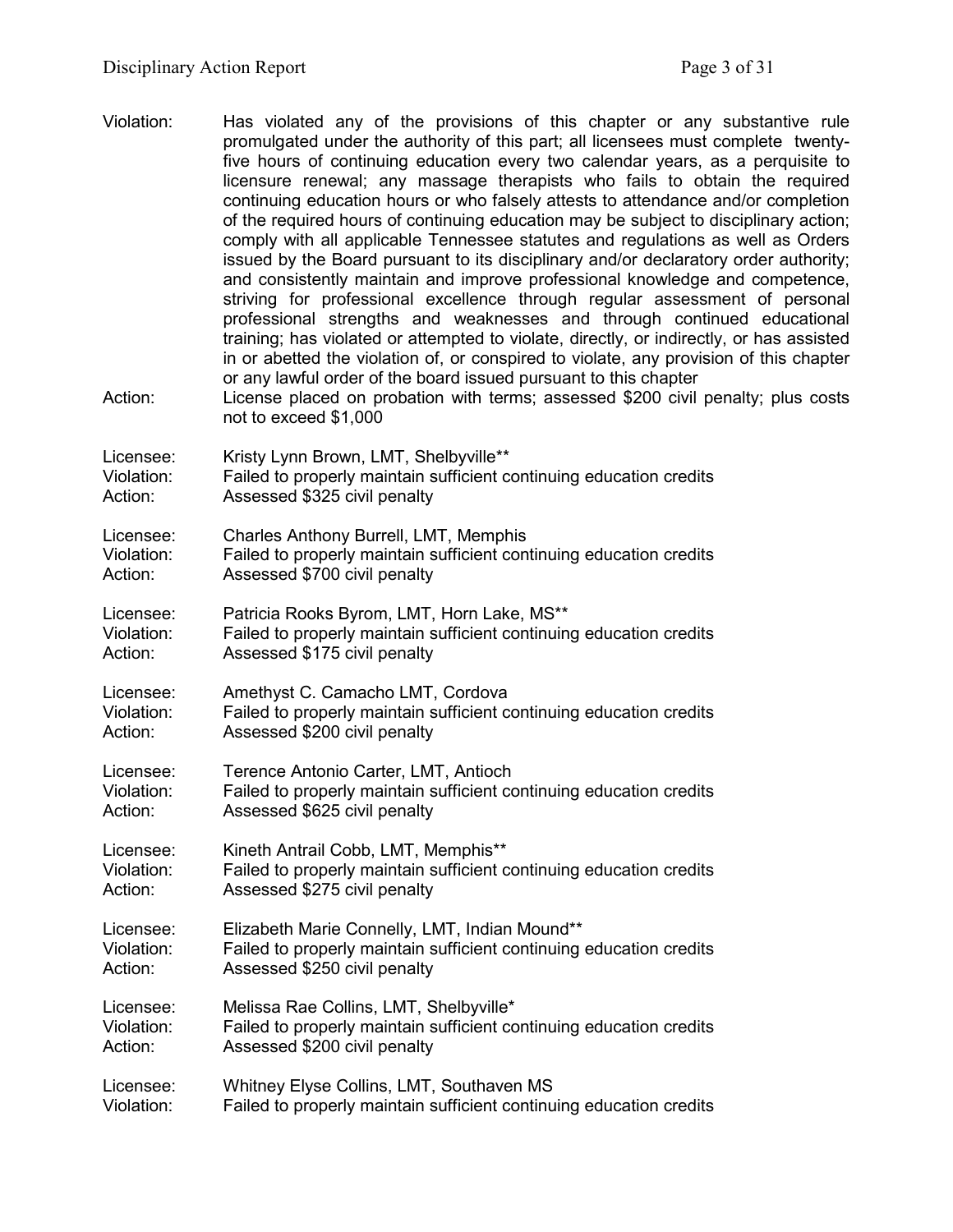| Action:               | Assessed \$200 civil penalty                                                                                                                                                                                                                                                                        |
|-----------------------|-----------------------------------------------------------------------------------------------------------------------------------------------------------------------------------------------------------------------------------------------------------------------------------------------------|
| Licensee:             | Chasiti Nichole Conroy, LMT, Antioch                                                                                                                                                                                                                                                                |
| Violation:            | Failed to properly maintain sufficient continuing education credits                                                                                                                                                                                                                                 |
| Action:               | Assessed \$275 civil penalty                                                                                                                                                                                                                                                                        |
| Licensee:             | Kimberly Annette Cox, LMT, Hornsby*                                                                                                                                                                                                                                                                 |
| Violation:            | Failed to properly maintain sufficient continuing education credits                                                                                                                                                                                                                                 |
| Action:               | Assessed \$675 civil penalty                                                                                                                                                                                                                                                                        |
| Licensee:             | Brenda Lynne Croxton, LMT, Knoxville*                                                                                                                                                                                                                                                               |
| Violation:            | Failed to properly maintain sufficient continuing education credits                                                                                                                                                                                                                                 |
| Action:               | Assessed \$775 civil penalty                                                                                                                                                                                                                                                                        |
| Licensee:             | Angela Marie Cruz, LMT, Murfreesboro**                                                                                                                                                                                                                                                              |
| Violation:            | Failed to properly maintain sufficient continuing education credits                                                                                                                                                                                                                                 |
| Action:               | Assessed \$775 civil penalty                                                                                                                                                                                                                                                                        |
| Licensee:             | Augusta Mae Davis, LMT, Decaturville                                                                                                                                                                                                                                                                |
| Violation:            | Failed to properly maintain sufficient continuing education credits                                                                                                                                                                                                                                 |
| Action:               | Assessed \$775 civil penalty                                                                                                                                                                                                                                                                        |
| Licensee:             | Susan Christina Davis, LMT, Centerville                                                                                                                                                                                                                                                             |
| Violation:            | Failed to properly maintain sufficient continuing education credits                                                                                                                                                                                                                                 |
| Action:               | Assessed \$250 civil penalty                                                                                                                                                                                                                                                                        |
| Licensee:             | Cicero Decastro, LMT, Cordova**                                                                                                                                                                                                                                                                     |
| Violation:            | Failed to properly maintain sufficient continuing education credits                                                                                                                                                                                                                                 |
| Action:               | Assessed \$250 civil penalty                                                                                                                                                                                                                                                                        |
| Licensee:             | Daily Massage, LME, Madison                                                                                                                                                                                                                                                                         |
| Violation:<br>Action: | Ying Lin, Owner<br>Has violated any of the provisions of this part or any substantive rule promulgated<br>under the authority of this part; is guilty of unethical or unprofessional conduct;<br>Establishment License revoked; assessed \$2,000 civil penalty; plus costs not to<br>exceed \$5,000 |
| Licensee:             | Astrid Jean Dees, LMT, Raleigh, NC                                                                                                                                                                                                                                                                  |
| Violation:            | Failed to properly maintain sufficient continuing education credits                                                                                                                                                                                                                                 |
| Action:               | Assessed \$200 civil penalty                                                                                                                                                                                                                                                                        |
| Licensee:             | Gretchen Lynn Deveirman, LMT, Murfreesboro                                                                                                                                                                                                                                                          |
| Violation:            | Failed to properly maintain sufficient continuing education credits                                                                                                                                                                                                                                 |
| Action:               | Assessed \$450 civil penalty                                                                                                                                                                                                                                                                        |
| Licensee:             | Regan Jordan Dougall, LMT, Spring Hill*                                                                                                                                                                                                                                                             |
| Violation:            | Failed to properly maintain sufficient continuing education credits                                                                                                                                                                                                                                 |
| Action:               | Assessed \$775 civil penalty                                                                                                                                                                                                                                                                        |
| Licensee:             | Beth Ann Dosser, LMT, Johnson City                                                                                                                                                                                                                                                                  |
| Violation:            | Failed to properly maintain sufficient continuing education credits                                                                                                                                                                                                                                 |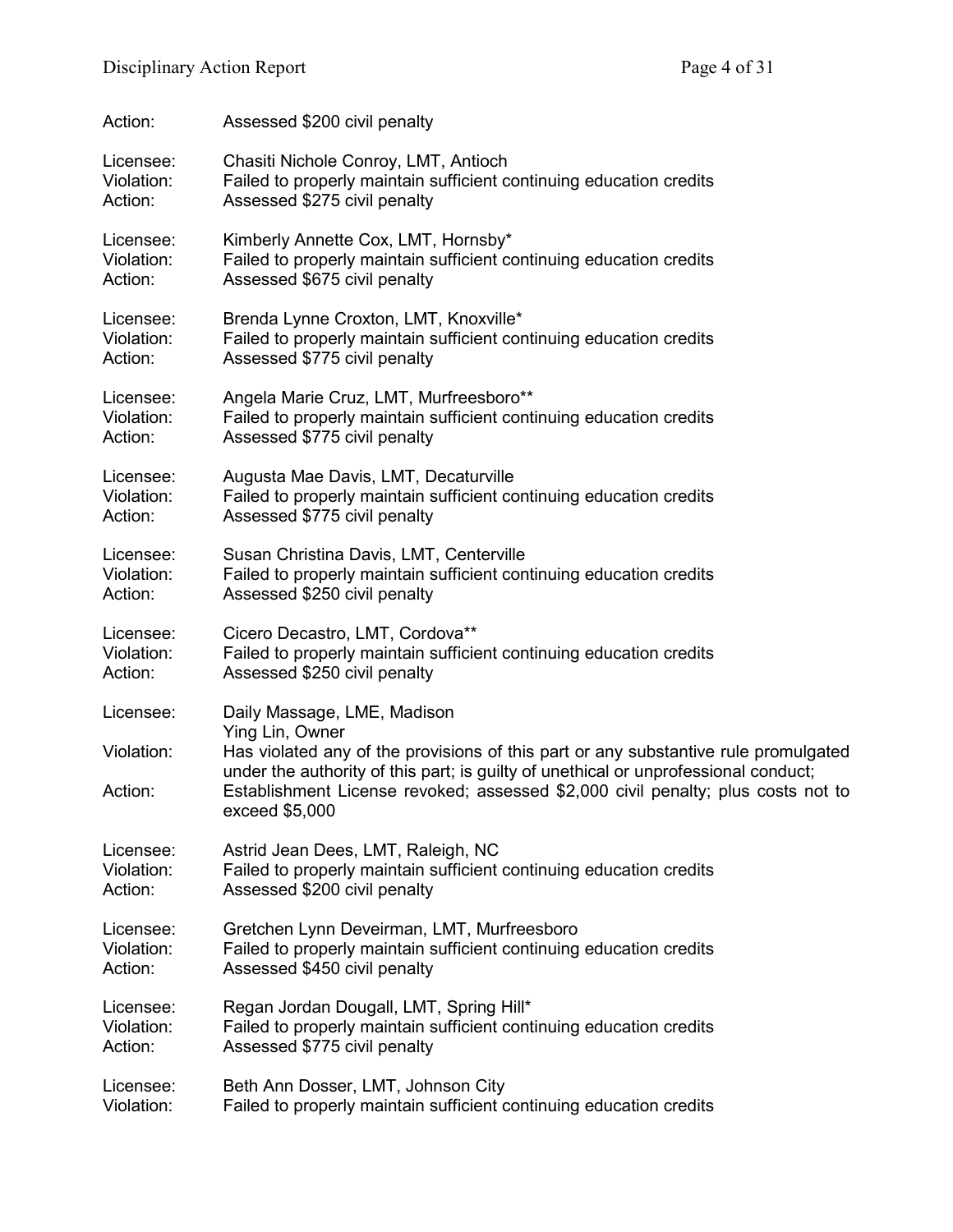| Action:    | Assessed \$200 civil penalty                                        |
|------------|---------------------------------------------------------------------|
| Licensee:  | Jessica R. Dozier, LMT, Bogota                                      |
| Violation: | Failed to properly maintain sufficient continuing education credits |
| Action:    | Assessed \$625 civil penalty                                        |
| Licensee:  | Tina Joann Driver, LMT, Lebanon                                     |
| Violation: | Failed to properly maintain sufficient continuing education credits |
| Action:    | Assessed \$200 civil penalty                                        |
| Licensee:  | Justin David East, LMT, Knoxville                                   |
| Violation: | Failed to properly maintain sufficient continuing education credits |
| Action:    | Assessed \$775 civil penalty                                        |
| Licensee:  | Elizabeth Ann Eaton, LMT, Atoka                                     |
| Violation: | Failed to properly maintain sufficient continuing education credits |
| Action:    | Assessed \$450 civil penalty                                        |
| Licensee:  | Jennifer Lashel Erickson, LMT, Murfreesboro**                       |
| Violation: | Failed to properly maintain sufficient continuing education credits |
| Action:    | Assessed \$200 civil penalty                                        |
| Licensee:  | Lauren Richard Fielder, LMT, Rutledge, GA **                        |
| Violation: | Failed to properly maintain sufficient continuing education credits |
| Action:    | Assessed \$725 civil penalty                                        |
| Licensee:  | Amanda Misha Floyd, LMT, Monterey**                                 |
| Violation: | Failed to properly maintain sufficient continuing education credits |
| Action:    | Assessed \$200 civil penalty                                        |
| Licensee:  | Aurora Freida Fontanilla, LMT, Knoxville*                           |
| Violation: | Failed to properly maintain sufficient continuing education credits |
| Action:    | Assessed \$200 civil penalty                                        |
| Licensee:  | Emily E. Frith, LMT, Nashville**                                    |
| Violation: | Failed to properly maintain sufficient continuing education credits |
| Action:    | Assessed \$250 civil penalty                                        |
| Licensee:  | Ross Genovese, LMT, Nashville                                       |
| Violation: | Failed to properly maintain sufficient continuing education credits |
| Action:    | Assessed \$700 civil penalty                                        |
| Licensee:  | Lydia Dee Gilchrist, LMT, New Orleans, LA                           |
| Violation: | Failed to properly maintain sufficient continuing education credits |
| Action:    | Assessed \$250 civil penalty                                        |
| Licensee:  | Erin Teresa Green, LMT, Madisonville**                              |
| Violation: | Failed to properly maintain sufficient continuing education credits |
| Action:    | Assessed \$250 civil penalty                                        |
| Licensee:  | Tammie Green, LMT, Memphis                                          |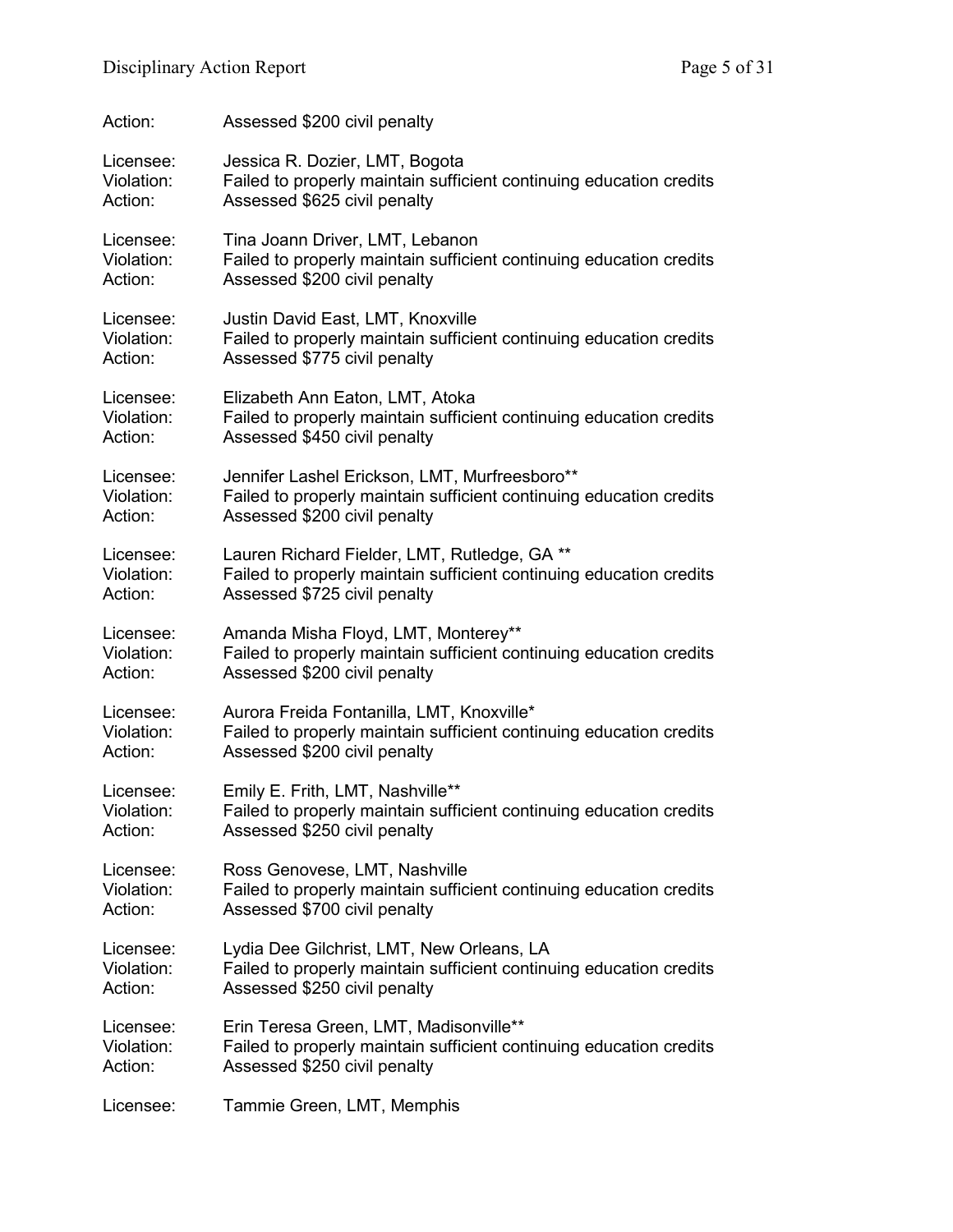Violation: Has violated any of the provisions of this chapter or any substantive rule promulgated under the authority of this part; all licensees must complete twentyfive hours of continuing education every two years, as a perquisite to licensure renewal; any massage therapists who fails to obtain the required continuing education hours or who falsely attests to attendance and/or completion of the required hours of continuing education may be subject to disciplinary action; comply with all applicable Tennessee statutes and regulations as well as Orders issued by the Board pursuant to its disciplinary and/or declaratory order authority; and consistently maintain and improve professional knowledge and competence, striving for professional excellence through regular assessment of personal professional strengths and weaknesses and through continued educational training; is guilty of fraud in the practice of massage or fraud or deceit in the licensee's admission to the practice of massage Action: License placed on probation with terms; assessed \$1,550 civil penalty; plus costs not to exceed \$1,000 Licensee: Walter Vernone Guice, LMT, Jacksonville, FL\* Violation: Failed to properly maintain sufficient continuing education credits Action: Assessed \$400 civil penalty Licensee: Sandra Natalie Gwaltney, LMT, Nashville\* Violation: Failed to properly maintain sufficient continuing education credits Action: Assessed \$725 civil penalty Licensee: Head To Toe, LME, Knoxville\* Jin Harmon, Owner Violation: Practicing on a lapsed license Action: Assessed \$400 Licensee: Ki Ran Han, LMT, Niota Violation: Failed to properly maintain sufficient continuing education credits Action: Assessed \$775 civil penalty Licensee: Gloria L. Hansen, LMT, Kingston\* Violation: Failed to properly maintain sufficient continuing education credits Action: Assessed \$350 civil penalty Licensee: Joanne E. Harmon, LMT, Madison<br>Violation: Has violated any of the provision Has violated any of the provisions of this chapter or any substantive rule promulgated under the authority of this part; all licensees must complete twentyfive hours of continuing education every two years, as a perquisite to licensure renewal; any massage therapists who fails to obtain the required continuing education hours or who falsely attests to attendance and/or completion of the required hours of continuing education may be subject to disciplinary action; comply with all applicable Tennessee statutes and regulations as well as Orders issued by the Board pursuant to its disciplinary and/or declaratory order authority; and consistently maintain and improve professional knowledge and competence, striving for professional excellence through regular assessment of personal professional strengths and weaknesses and through continued educational training

Action: License placed on probation with terms; assessed \$725 civil penalty; plus costs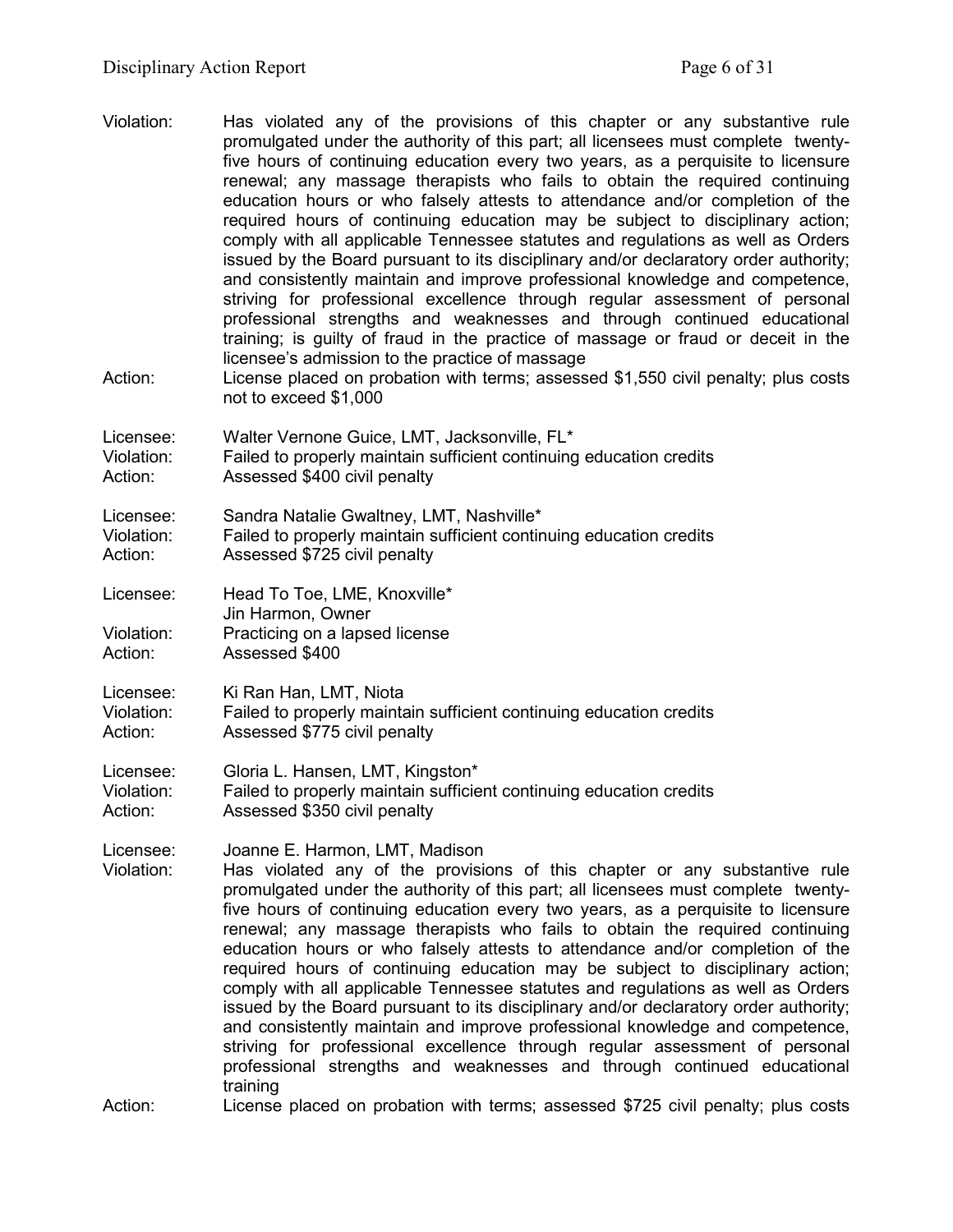not to exceed \$1,000

| Licensee:                          | Jon Michael Harvey, LMT, Memphis**                                                                                                                                                                                                                                                                                                                                                                                                                                                                                                                                                                                                                                                                                                                                                                                                                                                                                                                                                                                                                                                       |
|------------------------------------|------------------------------------------------------------------------------------------------------------------------------------------------------------------------------------------------------------------------------------------------------------------------------------------------------------------------------------------------------------------------------------------------------------------------------------------------------------------------------------------------------------------------------------------------------------------------------------------------------------------------------------------------------------------------------------------------------------------------------------------------------------------------------------------------------------------------------------------------------------------------------------------------------------------------------------------------------------------------------------------------------------------------------------------------------------------------------------------|
| Violation:                         | Failed to properly maintain sufficient continuing education credits                                                                                                                                                                                                                                                                                                                                                                                                                                                                                                                                                                                                                                                                                                                                                                                                                                                                                                                                                                                                                      |
| Action:                            | Assessed \$250 civil penalty                                                                                                                                                                                                                                                                                                                                                                                                                                                                                                                                                                                                                                                                                                                                                                                                                                                                                                                                                                                                                                                             |
| Licensee:                          | Judith S. Helfant, LMT, Knoxville*                                                                                                                                                                                                                                                                                                                                                                                                                                                                                                                                                                                                                                                                                                                                                                                                                                                                                                                                                                                                                                                       |
| Violation:                         | Failed to properly maintain sufficient continuing education credits                                                                                                                                                                                                                                                                                                                                                                                                                                                                                                                                                                                                                                                                                                                                                                                                                                                                                                                                                                                                                      |
| Action:                            | Assessed \$20 civil penalty                                                                                                                                                                                                                                                                                                                                                                                                                                                                                                                                                                                                                                                                                                                                                                                                                                                                                                                                                                                                                                                              |
| Licensee:<br>Violation:<br>Action: | Dijuana L. Henderson, LMT, Memphis<br>Has violated any of the provisions of this chapter or any substantive rule<br>promulgated under the authority of this part; all licensees must complete twenty-<br>five hours of continuing education every two years, as a perquisite to licensure<br>renewal; any massage therapists who fails to obtain the required continuing<br>education hours or who falsely attests to attendance and/or completion of the<br>required hours of continuing education may be subject to disciplinary action;<br>comply with all applicable Tennessee statutes and regulations as well as Orders<br>issued by the Board pursuant to its disciplinary and/or declaratory order authority;<br>and consistently maintain and improve professional knowledge and competence,<br>striving for professional excellence through regular assessment of personal<br>professional strengths and weaknesses and through continued educational<br>training<br>License placed on probation with terms; assessed \$375 civil penalty; plus costs<br>not to exceed \$1,000 |
|                                    |                                                                                                                                                                                                                                                                                                                                                                                                                                                                                                                                                                                                                                                                                                                                                                                                                                                                                                                                                                                                                                                                                          |
| Licensee:                          | Deidre S. Hill, LMT, Olive Branch, MS**                                                                                                                                                                                                                                                                                                                                                                                                                                                                                                                                                                                                                                                                                                                                                                                                                                                                                                                                                                                                                                                  |
| Violation:                         | Failed to properly maintain sufficient continuing education credits                                                                                                                                                                                                                                                                                                                                                                                                                                                                                                                                                                                                                                                                                                                                                                                                                                                                                                                                                                                                                      |
| Action:                            | Assessed \$200 civil penalty                                                                                                                                                                                                                                                                                                                                                                                                                                                                                                                                                                                                                                                                                                                                                                                                                                                                                                                                                                                                                                                             |
| Licensee:                          | Sharon E. Howard, LMT, Knoxville*                                                                                                                                                                                                                                                                                                                                                                                                                                                                                                                                                                                                                                                                                                                                                                                                                                                                                                                                                                                                                                                        |
| Violation:                         | Failed to properly maintain sufficient continuing education credits                                                                                                                                                                                                                                                                                                                                                                                                                                                                                                                                                                                                                                                                                                                                                                                                                                                                                                                                                                                                                      |
| Action:                            | Assessed \$250 civil penalty                                                                                                                                                                                                                                                                                                                                                                                                                                                                                                                                                                                                                                                                                                                                                                                                                                                                                                                                                                                                                                                             |
| Licensee:                          | Rahema D'Lal Abedl-Jaber, LMT, Southaven, MS*                                                                                                                                                                                                                                                                                                                                                                                                                                                                                                                                                                                                                                                                                                                                                                                                                                                                                                                                                                                                                                            |
| Violation:                         | Failed to properly maintain sufficient continuing education credits                                                                                                                                                                                                                                                                                                                                                                                                                                                                                                                                                                                                                                                                                                                                                                                                                                                                                                                                                                                                                      |
| Action:                            | Assessed \$250 civil penalty                                                                                                                                                                                                                                                                                                                                                                                                                                                                                                                                                                                                                                                                                                                                                                                                                                                                                                                                                                                                                                                             |
| Licensee:                          | Charlie Eugene Jackson, LMT, Knoxville**                                                                                                                                                                                                                                                                                                                                                                                                                                                                                                                                                                                                                                                                                                                                                                                                                                                                                                                                                                                                                                                 |
| Violation:                         | Failed to properly maintain sufficient continuing education credits                                                                                                                                                                                                                                                                                                                                                                                                                                                                                                                                                                                                                                                                                                                                                                                                                                                                                                                                                                                                                      |
| Action:                            | Assessed \$450 civil penalty                                                                                                                                                                                                                                                                                                                                                                                                                                                                                                                                                                                                                                                                                                                                                                                                                                                                                                                                                                                                                                                             |
| Licensee:                          | Kristie Lynn Jantsch, LMT, Nashville**                                                                                                                                                                                                                                                                                                                                                                                                                                                                                                                                                                                                                                                                                                                                                                                                                                                                                                                                                                                                                                                   |
| Violation:                         | Failed to properly maintain sufficient continuing education credits                                                                                                                                                                                                                                                                                                                                                                                                                                                                                                                                                                                                                                                                                                                                                                                                                                                                                                                                                                                                                      |
| Action:                            | Assessed \$375 civil penalty                                                                                                                                                                                                                                                                                                                                                                                                                                                                                                                                                                                                                                                                                                                                                                                                                                                                                                                                                                                                                                                             |
| Licensee:                          | Tracy Edward Jarrett, LMT, Chattanooga**                                                                                                                                                                                                                                                                                                                                                                                                                                                                                                                                                                                                                                                                                                                                                                                                                                                                                                                                                                                                                                                 |
| Violation:                         | Failed to properly maintain sufficient continuing education credits                                                                                                                                                                                                                                                                                                                                                                                                                                                                                                                                                                                                                                                                                                                                                                                                                                                                                                                                                                                                                      |
| Action:                            | Assessed \$250 civil penalty                                                                                                                                                                                                                                                                                                                                                                                                                                                                                                                                                                                                                                                                                                                                                                                                                                                                                                                                                                                                                                                             |
| Licensee:                          | Lauren Nicole Jeffrey, LMT, Hendersonville*                                                                                                                                                                                                                                                                                                                                                                                                                                                                                                                                                                                                                                                                                                                                                                                                                                                                                                                                                                                                                                              |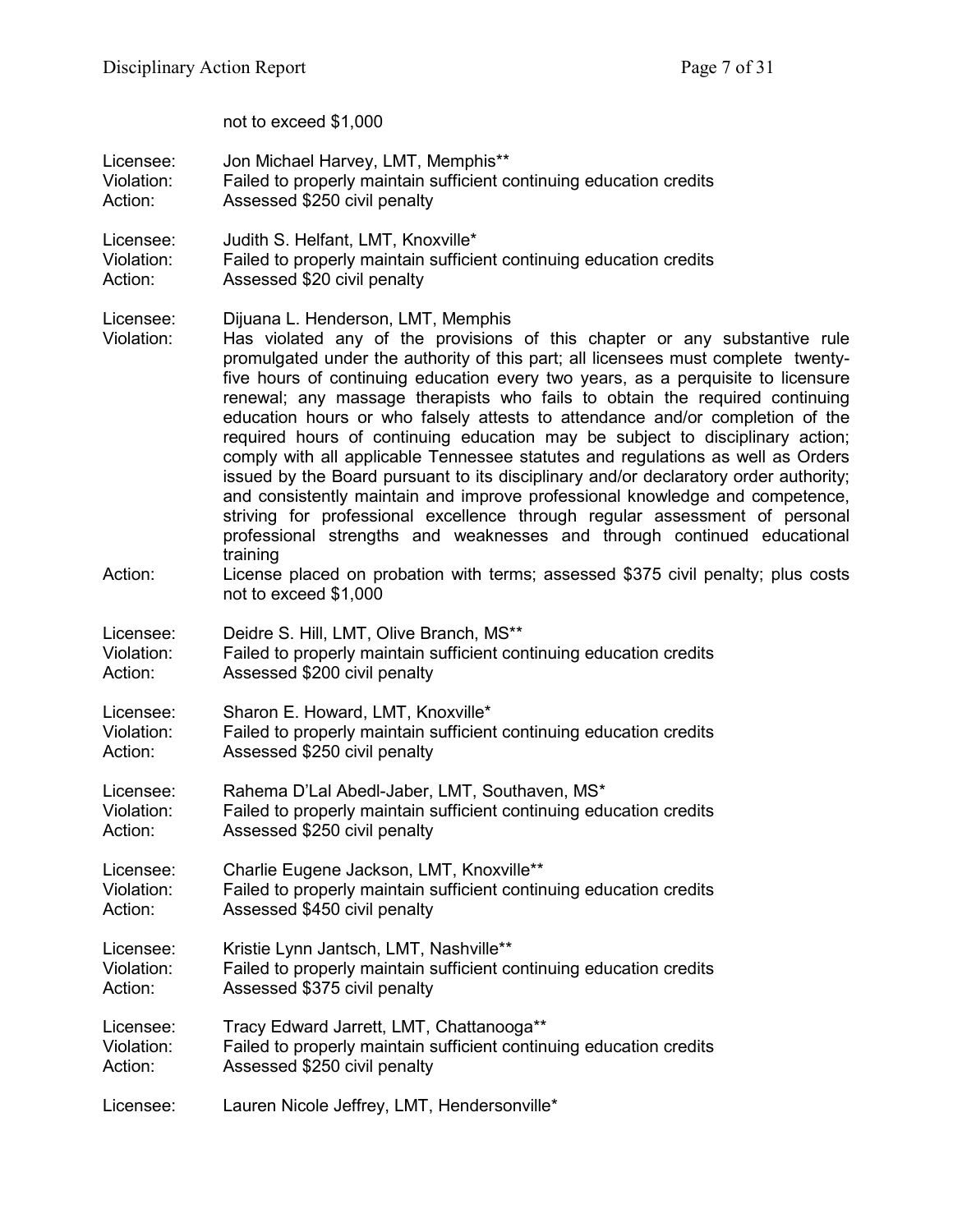| Violation:                         | Failed to properly maintain sufficient continuing education credits                                                                                                                                                                                                                                                                                                                                                                                                                                                                                                                                                                                                                                                                                                                                                                                                                                                                                                                                                                                                                                                                                                                                                  |
|------------------------------------|----------------------------------------------------------------------------------------------------------------------------------------------------------------------------------------------------------------------------------------------------------------------------------------------------------------------------------------------------------------------------------------------------------------------------------------------------------------------------------------------------------------------------------------------------------------------------------------------------------------------------------------------------------------------------------------------------------------------------------------------------------------------------------------------------------------------------------------------------------------------------------------------------------------------------------------------------------------------------------------------------------------------------------------------------------------------------------------------------------------------------------------------------------------------------------------------------------------------|
| Action:                            | Assessed \$750 civil penalty                                                                                                                                                                                                                                                                                                                                                                                                                                                                                                                                                                                                                                                                                                                                                                                                                                                                                                                                                                                                                                                                                                                                                                                         |
| Licensee:                          | Hanah Noel Jenkins, LMT, Knoxville**                                                                                                                                                                                                                                                                                                                                                                                                                                                                                                                                                                                                                                                                                                                                                                                                                                                                                                                                                                                                                                                                                                                                                                                 |
| Violation:                         | Failed to properly maintain sufficient continuing education credits                                                                                                                                                                                                                                                                                                                                                                                                                                                                                                                                                                                                                                                                                                                                                                                                                                                                                                                                                                                                                                                                                                                                                  |
| Action:                            | Assessed \$275 civil penalty                                                                                                                                                                                                                                                                                                                                                                                                                                                                                                                                                                                                                                                                                                                                                                                                                                                                                                                                                                                                                                                                                                                                                                                         |
| Licensee:                          | Christopher Dewayne Jones, LMT, Springfield                                                                                                                                                                                                                                                                                                                                                                                                                                                                                                                                                                                                                                                                                                                                                                                                                                                                                                                                                                                                                                                                                                                                                                          |
| Violation:                         | Failed to properly maintain sufficient continuing education credits                                                                                                                                                                                                                                                                                                                                                                                                                                                                                                                                                                                                                                                                                                                                                                                                                                                                                                                                                                                                                                                                                                                                                  |
| Action:                            | Assessed \$200 civil penalty                                                                                                                                                                                                                                                                                                                                                                                                                                                                                                                                                                                                                                                                                                                                                                                                                                                                                                                                                                                                                                                                                                                                                                                         |
| Licensee:                          | Ann Marie Joyce, LMT, Nashville                                                                                                                                                                                                                                                                                                                                                                                                                                                                                                                                                                                                                                                                                                                                                                                                                                                                                                                                                                                                                                                                                                                                                                                      |
| Violation:                         | Failed to properly maintain sufficient continuing education credits                                                                                                                                                                                                                                                                                                                                                                                                                                                                                                                                                                                                                                                                                                                                                                                                                                                                                                                                                                                                                                                                                                                                                  |
| Action:                            | Assessed \$450 civil penalty                                                                                                                                                                                                                                                                                                                                                                                                                                                                                                                                                                                                                                                                                                                                                                                                                                                                                                                                                                                                                                                                                                                                                                                         |
| Licensee:                          | Gregory Michael Kazmierski, LMT, Spring Hill                                                                                                                                                                                                                                                                                                                                                                                                                                                                                                                                                                                                                                                                                                                                                                                                                                                                                                                                                                                                                                                                                                                                                                         |
| Violation:                         | Failed to properly maintain sufficient continuing education credits                                                                                                                                                                                                                                                                                                                                                                                                                                                                                                                                                                                                                                                                                                                                                                                                                                                                                                                                                                                                                                                                                                                                                  |
| Action:                            | Assessed \$475 civil penalty                                                                                                                                                                                                                                                                                                                                                                                                                                                                                                                                                                                                                                                                                                                                                                                                                                                                                                                                                                                                                                                                                                                                                                                         |
| Licensee:                          | Kathy Carolene Kirkland, LMT, Oak Ridge*                                                                                                                                                                                                                                                                                                                                                                                                                                                                                                                                                                                                                                                                                                                                                                                                                                                                                                                                                                                                                                                                                                                                                                             |
| Violation:                         | Failed to properly maintain sufficient continuing education credits                                                                                                                                                                                                                                                                                                                                                                                                                                                                                                                                                                                                                                                                                                                                                                                                                                                                                                                                                                                                                                                                                                                                                  |
| Action:                            | Assessed \$250 civil penalty                                                                                                                                                                                                                                                                                                                                                                                                                                                                                                                                                                                                                                                                                                                                                                                                                                                                                                                                                                                                                                                                                                                                                                                         |
| Licensee:                          | Zlatko Kozlica, LMT, Chattanooga*                                                                                                                                                                                                                                                                                                                                                                                                                                                                                                                                                                                                                                                                                                                                                                                                                                                                                                                                                                                                                                                                                                                                                                                    |
| Violation:                         | Failed to properly maintain sufficient continuing education credits                                                                                                                                                                                                                                                                                                                                                                                                                                                                                                                                                                                                                                                                                                                                                                                                                                                                                                                                                                                                                                                                                                                                                  |
| Action:                            | Assessed \$775 civil penalty                                                                                                                                                                                                                                                                                                                                                                                                                                                                                                                                                                                                                                                                                                                                                                                                                                                                                                                                                                                                                                                                                                                                                                                         |
| Licensee:<br>Violation:<br>Action: | Sherry E. Lackey, LMT, Knoxville<br>Has violated any of the provisions of this chapter or any substantive rule<br>promulgated under the authority of this part; all licensees must complete twenty-<br>five hours of continuing education every two years, as a perquisite to licensure<br>renewal; any massage therapists who fails to obtain the required continuing<br>education hours or who falsely attests to attendance and/or completion of the<br>required hours of continuing education may be subject to disciplinary action;<br>comply with all applicable Tennessee statutes and regulations as well as Orders<br>issued by the Board pursuant to its disciplinary and/or declaratory order authority;<br>and consistently maintain and improve professional knowledge and competence,<br>striving for professional excellence through regular assessment of personal<br>professional strengths and weaknesses and through continued educational<br>training; is guilty of fraud in the practice of massage or fraud or deceit in the<br>licensee's admission to the practice of massage<br>License placed on probation with terms; assessed \$3,100 civil penalty; plus costs<br>not to exceed \$1,000 |
| Licensee:                          | Cynthia Leigh Leslie, LMT, Atoka                                                                                                                                                                                                                                                                                                                                                                                                                                                                                                                                                                                                                                                                                                                                                                                                                                                                                                                                                                                                                                                                                                                                                                                     |
| Violation:                         | Failed to properly maintain sufficient continuing education credits                                                                                                                                                                                                                                                                                                                                                                                                                                                                                                                                                                                                                                                                                                                                                                                                                                                                                                                                                                                                                                                                                                                                                  |
| Action:                            | Assessed \$450 civil penalty                                                                                                                                                                                                                                                                                                                                                                                                                                                                                                                                                                                                                                                                                                                                                                                                                                                                                                                                                                                                                                                                                                                                                                                         |
| Licensee:                          | Nan Li, LMT, Nashville                                                                                                                                                                                                                                                                                                                                                                                                                                                                                                                                                                                                                                                                                                                                                                                                                                                                                                                                                                                                                                                                                                                                                                                               |
| Violation:                         | Failed to properly maintain sufficient continuing education credits                                                                                                                                                                                                                                                                                                                                                                                                                                                                                                                                                                                                                                                                                                                                                                                                                                                                                                                                                                                                                                                                                                                                                  |
| Action:                            | Assessed \$325 civil penalty                                                                                                                                                                                                                                                                                                                                                                                                                                                                                                                                                                                                                                                                                                                                                                                                                                                                                                                                                                                                                                                                                                                                                                                         |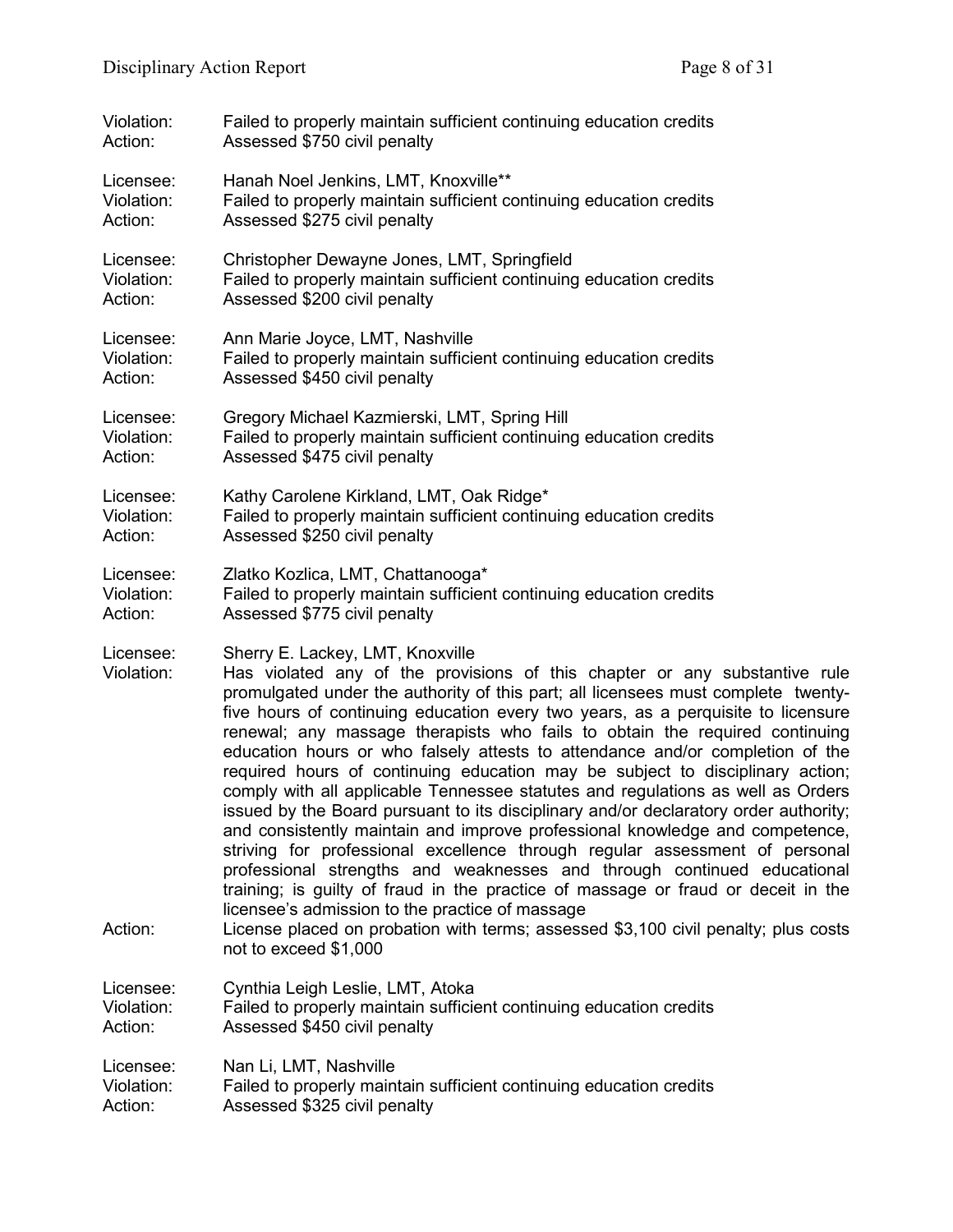| Licensee:<br>Violation:<br>Action: | Ying Lin, LMT, Madison<br>Has violated any of the provisions of this part or any substantive rule promulgated<br>under the authority of this part; is guilty of unethical or unprofessional conduct;<br>License revoked; assessed \$2,000 civil penalty; plus costs not to exceed \$5,000 |
|------------------------------------|-------------------------------------------------------------------------------------------------------------------------------------------------------------------------------------------------------------------------------------------------------------------------------------------|
| Licensee:                          | Heather J Lindsay, LMT, Maryville**                                                                                                                                                                                                                                                       |
| Violation:                         | Failed to properly maintain sufficient continuing education credits                                                                                                                                                                                                                       |
| Action:                            | Assessed \$200 civil penalty                                                                                                                                                                                                                                                              |
| Licensee:                          | Min Liu, LMT, Clarksville                                                                                                                                                                                                                                                                 |
| Violation:                         | Failed to properly maintain sufficient continuing education credits                                                                                                                                                                                                                       |
| Action:                            | Assessed \$200 civil penalty                                                                                                                                                                                                                                                              |
| Licensee:                          | Sally J. Logan, LMT, Cordova*                                                                                                                                                                                                                                                             |
| Violation:                         | Failed to properly maintain sufficient continuing education credits                                                                                                                                                                                                                       |
| Action:                            | Assessed \$425 civil penalty                                                                                                                                                                                                                                                              |
| Licensee:                          | John Park Lord, LMT, Gray                                                                                                                                                                                                                                                                 |
| Violation:                         | Failed to properly maintain sufficient continuing education credits                                                                                                                                                                                                                       |
| Action:                            | Assessed \$550 civil penalty                                                                                                                                                                                                                                                              |
| Licensee:                          | Guangtao Lu, LMT, Chattanooga                                                                                                                                                                                                                                                             |
| Violation:                         | Failed to properly maintain sufficient continuing education credits                                                                                                                                                                                                                       |
| Action:                            | Assessed \$200 civil penalty                                                                                                                                                                                                                                                              |
| Licensee:                          | Emily Lucianne Mack-Mahe, LMT, Murfreesboro                                                                                                                                                                                                                                               |
| Violation:                         | Failed to properly maintain sufficient continuing education credits                                                                                                                                                                                                                       |
| Action:                            | Assessed \$775 civil penalty                                                                                                                                                                                                                                                              |
| Licensee:                          | Ila Michelle Massey, LMT, Lawrenceburg                                                                                                                                                                                                                                                    |
| Violation:                         | Failed to properly maintain sufficient continuing education credits                                                                                                                                                                                                                       |
| Action:                            | Assessed \$775 civil penalty                                                                                                                                                                                                                                                              |
| Licensee:                          | Marcia Renee Matthews, LMT,                                                                                                                                                                                                                                                               |
| Violation:                         | Failed to properly maintain sufficient continuing education credits                                                                                                                                                                                                                       |
| Action:                            | Assessed \$200 civil penalty                                                                                                                                                                                                                                                              |
| Licensee:                          | Lindsay Rene McGinnis, LMT, Knoxville*                                                                                                                                                                                                                                                    |
| Violation:                         | Failed to properly maintain sufficient continuing education credits                                                                                                                                                                                                                       |
| Action:                            | Assessed \$300 civil penalty                                                                                                                                                                                                                                                              |
| Licensee:                          | Noelle J. McIntyre, LMT, Nashville*                                                                                                                                                                                                                                                       |
| Violation:                         | Failed to properly maintain sufficient continuing education credits                                                                                                                                                                                                                       |
| Action:                            | Assessed \$250 civil penalty                                                                                                                                                                                                                                                              |
| Licensee:                          | Kayla Denise McLean, LMT, Jonesborough**                                                                                                                                                                                                                                                  |
| Violation:                         | Failed to properly maintain sufficient continuing education credits                                                                                                                                                                                                                       |
| Action:                            | Assessed \$575 civil penalty                                                                                                                                                                                                                                                              |
| Licensee:                          | Mystic Modes, LME, Gallatin*                                                                                                                                                                                                                                                              |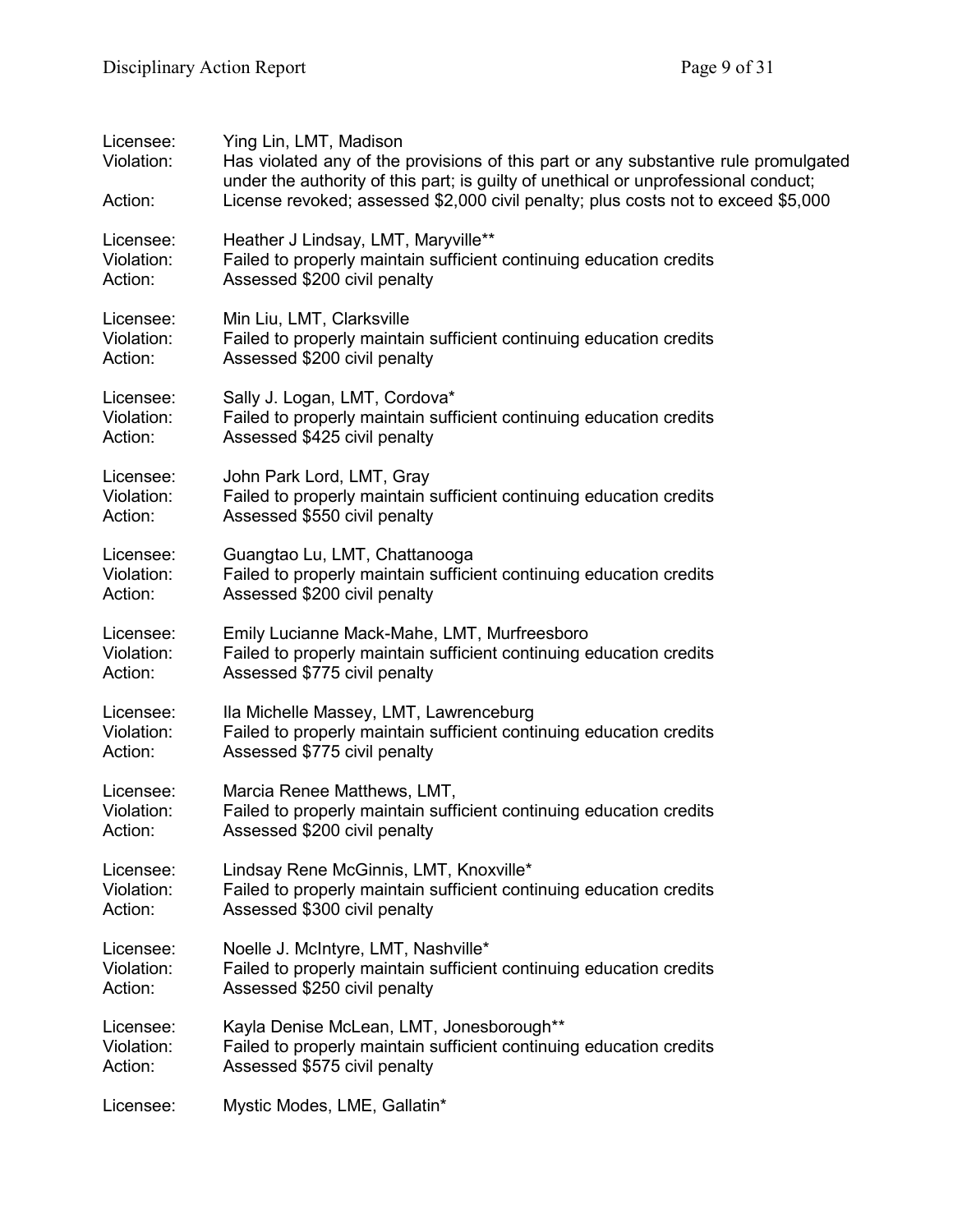| Violation:<br>Action:              | Sandra Miller, Owner<br>Practicing on a lapsed license<br>Assessed \$500 civil penalty                              |
|------------------------------------|---------------------------------------------------------------------------------------------------------------------|
| Licensee:                          | Ben Kent Montgomery, LMT, Nashville**                                                                               |
| Violation:                         | Failed to properly maintain sufficient continuing education credits                                                 |
| Action:                            | Assessed \$325 civil penalty                                                                                        |
| Licensee:                          | Sheraneka Vaughnshay Morris, LMT, Memphis*                                                                          |
| Violation:                         | Failed to properly maintain sufficient continuing education credits                                                 |
| Action:                            | Assessed \$250 civil penalty                                                                                        |
| Licensee:<br>Violation:<br>Action: | N 2 Skin, LME, Nashville*<br>Jennifer Lytle, Owner<br>Practiced on a lapsed license<br>Assessed \$900 civil penalty |
| Licensee:                          | Rahnesa D. Nelson, LMT, Nunnelly                                                                                    |
| Violation:                         | Failed to properly maintain sufficient continuing education credits                                                 |
| Action:                            | Assessed \$325 civil penalty                                                                                        |
| Licensee:                          | Misty L. Nichols, LMT, Nashville*                                                                                   |
| Violation:                         | Failed to properly maintain sufficient continuing education credits                                                 |
| Action:                            | Assessed \$200 civil penalty                                                                                        |
| Licensee:                          | Carissa Ann Norris, LMT, Jamestown**                                                                                |
| Violation:                         | Failed to properly maintain sufficient continuing education credits                                                 |
| Action:                            | Assessed \$250 civil penalty                                                                                        |
| Licensee:                          | Kimberly Annette Ownby, LMT, Murfreesboro**                                                                         |
| Violation:                         | Failed to properly maintain sufficient continuing education credits                                                 |
| Action:                            | Assessed \$250 civil penalty                                                                                        |
| Licensee:                          | Lisa Nicole Pace, LMT, Maryville*                                                                                   |
| Violation:                         | Failed to properly maintain sufficient continuing education credits                                                 |
| Action:                            | Assessed \$775 civil penalty                                                                                        |
| Licensee:                          | Gay Byington Pelham, LMT, Memphis*                                                                                  |
| Violation:                         | Failed to properly maintain sufficient continuing education credits                                                 |
| Action:                            | Assessed \$700 civil penalty                                                                                        |
| Licensee:                          | David Alan Patterson, LMT, Nashville                                                                                |
| Violation:                         | Failed to properly maintain sufficient continuing education credits                                                 |
| Action:                            | Assessed \$300 civil penalty                                                                                        |
| Licensee:                          | Jessica Shantay Peterson, LMT, Memphis                                                                              |
| Violation:                         | Failed to properly maintain sufficient continuing education credits                                                 |
| Action:                            | Assessed \$250 civil penalty                                                                                        |
| Licensee:                          | Cynthia R. Phillips, LMT, Lookout Mountain*                                                                         |
| Violation:                         | Failed to properly maintain sufficient continuing education credits                                                 |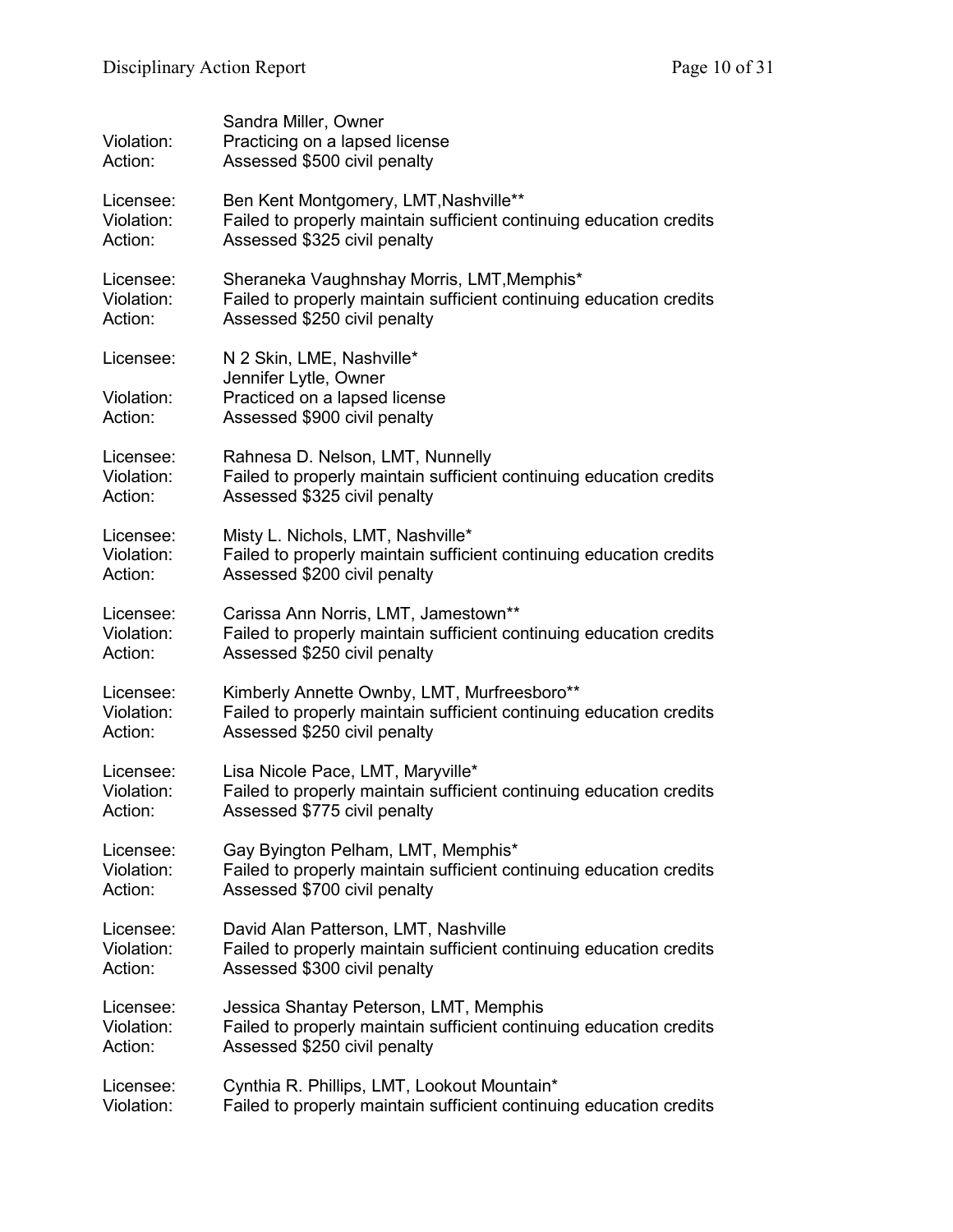| Action:    | Assessed \$250 civil penalty                                        |
|------------|---------------------------------------------------------------------|
| Licensee:  | Sherrie Lee Phillips, LMT, Spring Hill*                             |
| Violation: | Failed to properly maintain sufficient continuing education credits |
| Action:    | Assessed \$475 civil penalty                                        |
| Licensee:  | Michelle J. Rains, LMT, McMinnville                                 |
| Violation: | Failed to properly maintain sufficient continuing education credits |
| Action:    | Assessed \$300 civil penalty                                        |
| Licensee:  | Mi Kyong Ramey, LMT, Knoxville*                                     |
| Violation: | Failed to properly maintain sufficient continuing education credits |
| Action:    | Assessed \$325 civil penalty                                        |
| Licensee:  | Catrina Patricia Richards, LMT, Nashville                           |
| Violation: | Failed to properly maintain sufficient continuing education credits |
| Action:    | Assessed \$775 civil penalty                                        |
| Licensee:  | Jacqueline Eugenia Richmond LMT, Maryville                          |
| Violation: | Failed to properly maintain sufficient continuing education credits |
| Action:    | Assessed \$775 civil penalty                                        |
| Licensee:  | Kelly Jean Roberts, LMT, Oak Grove, KY                              |
| Violation: | Failed to properly maintain sufficient continuing education credits |
| Action:    | Assessed \$225 civil penalty                                        |
| Licensee:  | Mary Kathryn Roberts, LMT, Soddy Daisy                              |
| Violation: | Failed to properly maintain sufficient continuing education credits |
| Action:    | Assessed \$250 civil penalty                                        |
| Licensee:  | Yolanda Nicole Seay, LMT, Portland*                                 |
| Violation: | Failed to properly maintain sufficient continuing education credits |
| Action:    | Assessed \$200 civil penalty                                        |
| Licensee:  | Cammie L. Sells, LMT, Murfreesboro                                  |
| Violation: | Failed to properly maintain sufficient continuing education credits |
| Action:    | Assessed \$250 civil penalty                                        |
| Licensee:  | Leah Kay Sharp, LMT, Smyrna                                         |
| Violation: | Failed to properly maintain sufficient continuing education credits |
| Action:    | Assessed \$450 civil penalty                                        |
| Licensee:  | Stephanie Marie Sharpe, LMT, Dover**                                |
| Violation: | Failed to properly maintain sufficient continuing education credits |
| Action:    | Assessed \$500 civil penalty                                        |
| Licensee:  | Lakesha Ann Smith, LMT, Antioch**                                   |
| Violation: | Failed to properly maintain sufficient continuing education credits |
| Action:    | Assessed \$775 civil penalty                                        |
| Licensee:  | Wendy Jane Sommers, LMT, La Vergne*                                 |
|            |                                                                     |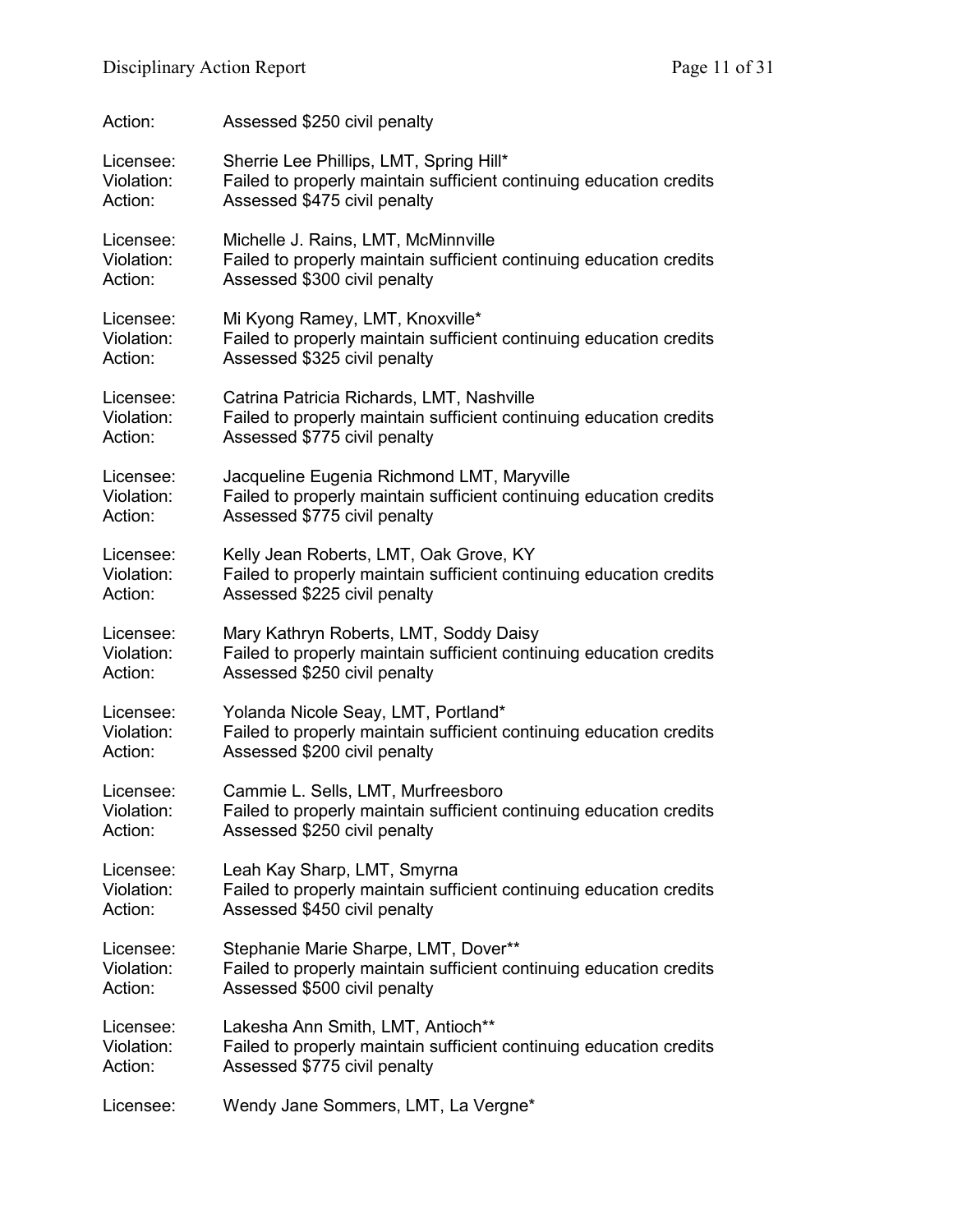| Violation: | Failed to properly maintain sufficient continuing education credits  |
|------------|----------------------------------------------------------------------|
| Action:    | Assessed \$200 civil penalty                                         |
| Licensee:  | Elena Gueorgieva Stoeva, LMT, Germantown**                           |
| Violation: | Failed to properly maintain sufficient continuing education credits  |
| Action:    | Assessed \$200 civil penalty                                         |
| Licensee:  | Susan L. Schott, LMT, Nashville*                                     |
| Violation: | Practicing on a lapsed license                                       |
| Action:    | Assessed \$600 civil penalty                                         |
| Licensee:  | Sunflower Massage Therapy, LME, Nashville*<br>Susan L. Schott, Owner |
| Violation: | Practicing on a lapsed license                                       |
| Action:    | Assessed \$400 civil penalty                                         |
| Licensee:  | Tammy Kaye Stumpf, LMT, Baxter*                                      |
| Violation: | Practicing on a lapsed license                                       |
| Action:    | Assessed \$300 civil penalty                                         |
| Licensee:  | Brendan Jack Sweetman, LMT, Mount Juliet*                            |
| Violation: | Failed to properly maintain sufficient continuing education credits  |
| Action:    | Assessed \$200 civil penalty                                         |
| Licensee:  | Alma Evette Talley, LMT, Cordova**                                   |
| Violation: | Failed to properly maintain sufficient continuing education credits  |
| Action:    | Assessed \$775 civil penalty                                         |
| Licensee:  | Cynthia Jean Taylor, LMT, Knoxville                                  |
| Violation: | Failed to properly maintain sufficient continuing education credits  |
| Action:    | Assessed \$250 civil penalty                                         |
| Licensee:  | Ann Kimberly Trammell, LMT, Memphis                                  |
| Violation: | Failed to properly maintain sufficient continuing education credits  |
| Action:    | Assessed \$775 civil penalty                                         |
| Licensee:  | Juliana E. Glasgow-Trotman, LMT, Nashville*                          |
| Violation: | Practicing on lapsed license                                         |
| Action:    | Assessed \$300 civil penalty                                         |
| Licensee:  | Myracle Lynnise Thompson, LMT, Nashville                             |
| Violation: | Failed to properly maintain sufficient continuing education credits  |
| Action:    | Assessed \$600 civil penalty                                         |
| Licensee:  | Elizabeth Anne Turnbull, LMT, Johnson City*                          |
| Violation: | Failed to properly maintain sufficient continuing education credits  |
| Action:    | Assessed \$275 civil penalty                                         |
| Licensee:  | Camille Maria Wade, LMT, Nashville                                   |
| Violation: | Failed to properly maintain sufficient continuing education credits  |
| Action:    | Assessed \$775 civil penalty                                         |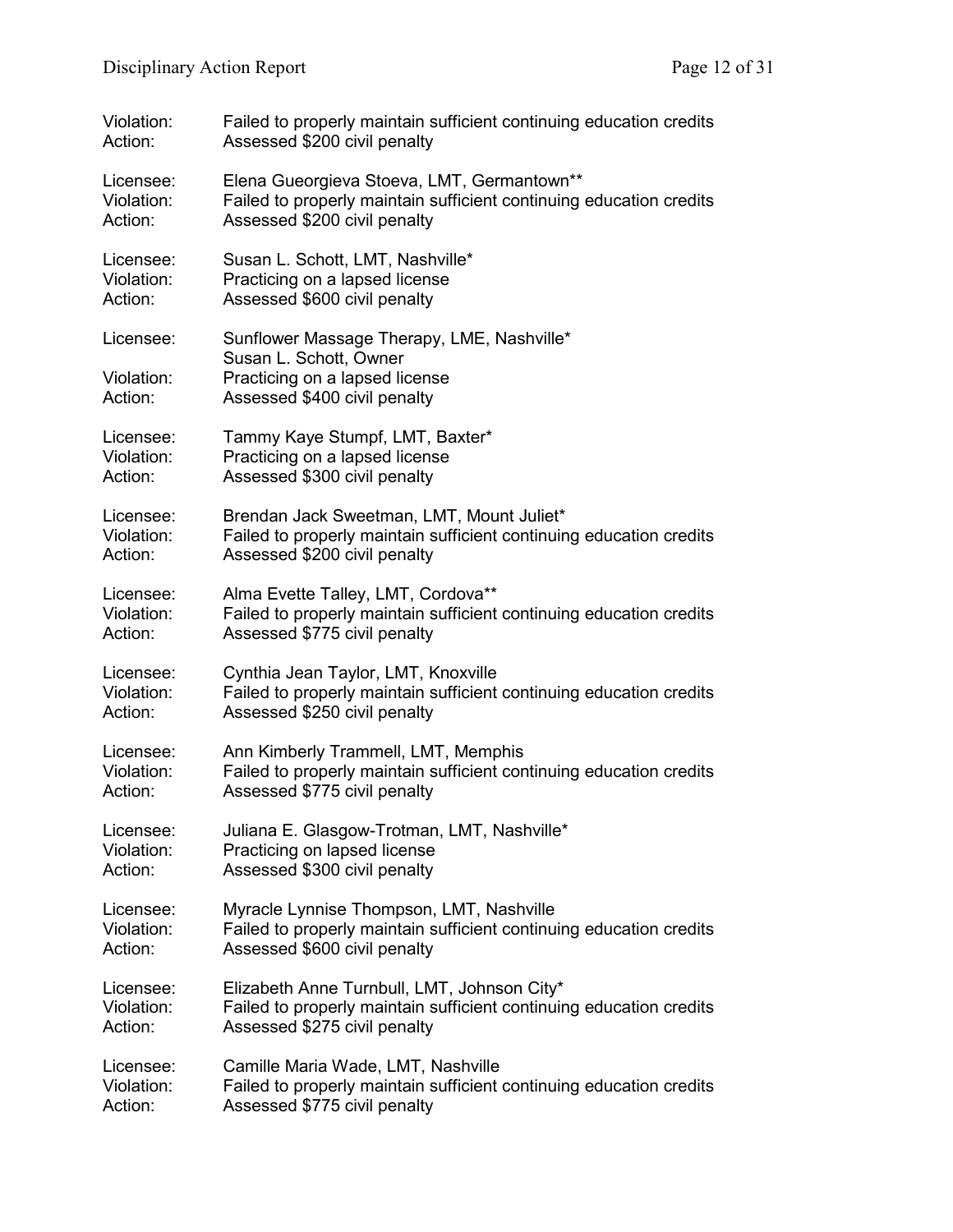| Licensee:  | Lucinda Wagner, LMT, Kingsport                                             |
|------------|----------------------------------------------------------------------------|
| Violation: | Failed to properly maintain sufficient continuing education credits        |
| Action:    | Assessed \$200 civil penalty                                               |
| Licensee:  | Baolin Wang, LMT, Clarksville*                                             |
| Violation: | Failed to properly maintain sufficient continuing education credits        |
| Action:    | Assessed \$600 civil penalty                                               |
| Licensee:  | Minyang Wang, LMT, Huntsville, AL                                          |
| Violation: | Failed to properly maintain sufficient continuing education credits        |
| Action:    | Assessed \$275 civil penalty                                               |
| Licensee:  | Anne Waugh, LMT, Franklin**                                                |
| Violation: | Failed to properly maintain sufficient continuing education credits        |
| Action:    | Assessed \$675 civil penalty                                               |
| Licensee:  | Amber I. Wells, LMT, Bartlett**                                            |
| Violation: | Failed to properly maintain sufficient continuing education credits        |
| Action:    | Assessed \$475 civil penalty                                               |
| Licensee:  | Joseph Wenger, LMT, Franklin**                                             |
| Violation: | Failed to properly maintain sufficient continuing education credits        |
| Action:    | Assessed \$325 civil penalty                                               |
| Licensee:  | Clachette Westmoreland, LMT, Nashville                                     |
| Violation: | Failed to properly maintain sufficient continuing education credits        |
| Action:    | Assessed \$675 civil penalty                                               |
| Licensee:  | Carla Gayle Wilburn, LMT, Loretto*                                         |
| Violation: | Failed to properly maintain sufficient continuing education credits        |
| Action:    | Assessed \$575 civil penalty                                               |
| Licensee:  | Hiram Emory Widener, LMT, Montreat, NC**                                   |
| Violation: | Failed to properly maintain sufficient continuing education credits        |
| Action:    | Assessed \$400 civil penalty                                               |
| Licensee:  | Anna Fairchild Wilhite, LMT, Memphis**                                     |
| Violation: | Failed to properly maintain sufficient continuing education credits        |
| Action:    | Assessed \$250 civil penalty                                               |
| Licensee:  | Karen M. Wilder, LMT, Cordova**                                            |
| Violation: | Failed to properly maintain sufficient continuing education credits        |
| Action:    | Assessed \$625 civil penalty                                               |
| Licensee:  | Shannon L. Wise, LMT, Memphis                                              |
| Violation: | Failed to properly maintain sufficient continuing education credits        |
| Action:    | Assessed \$775 civil penalty                                               |
| Licensee:  | Lu Yin, LMT, Ada, MI                                                       |
| Violation: | Has violated any of the provisions of this chapter or any substantive rule |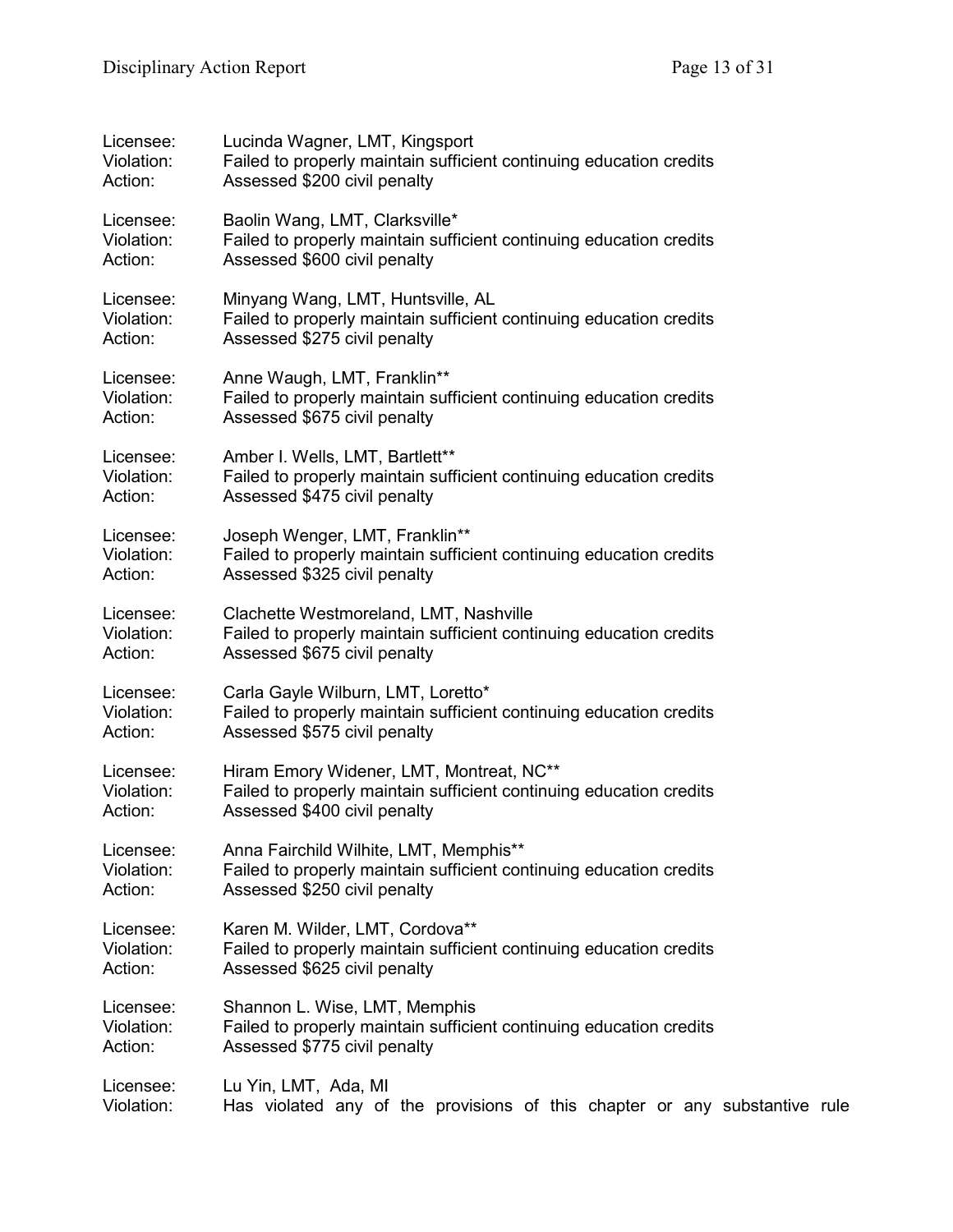promulgated under the authority of this part; all licensees must complete twentyfive hours of continuing education every two years, as a perquisite to licensure renewal; any massage therapists who fails to obtain the required continuing education hours or who falsely attests to attendance and/or completion of the required hours of continuing education may be subject to disciplinary action; comply with all applicable Tennessee statutes and regulations as well as Orders issued by the Board pursuant to its disciplinary and/or declaratory order authority; and consistently maintain and improve professional knowledge and competence, striving for professional excellence through regular assessment of personal professional strengths and weaknesses and through continued educational training; is guilty of fraud in the practice of massage or fraud or deceit in the licensee's admission to the practice of massage

Action: License placed on probation with terms; assessed \$200 civil penalty; plus costs not to exceed \$1,000

| Licensee:  | Xiaogang Zhang, LMT, Hendersonville                                 |
|------------|---------------------------------------------------------------------|
| Violation: | Failed to properly maintain sufficient continuing education credits |
| Action:    | Assessed \$200 civil penalty                                        |
| Licensee:  | Ling Zhong, LMT, Hendersonville                                     |
| Violation: | Failed to properly maintain sufficient continuing education credits |
| Action:    | Assessed \$200 civil penalty                                        |
| Licensee:  | Elaine Joy Ziemba, LMT, Spring Hill                                 |
| Violation: | Failed to properly maintain sufficient continuing education credits |
| Action:    | Assessed \$300 civil penalty                                        |

*License disciplined October 2014\* License disciplined August 2014\*\**

# **BOARD OF MEDICAL EXAMINERS**

| Licensee:<br>Violation:<br>Action: | John H. Eason, MD, Lenoir City*<br>Failed to maintain sufficient continuing education credits<br>Assessed \$3,825 civil penalty                                                                                                                                                                                          |
|------------------------------------|--------------------------------------------------------------------------------------------------------------------------------------------------------------------------------------------------------------------------------------------------------------------------------------------------------------------------|
| Licensee:<br>Violation:            | Michael Allen Rhodes Sr., MD, Goodlettsville<br>Violation or attempted violation, directly, or indirectly, or assisting in or abetting,<br>the violation of, or conspiring to violate any provision of this chapter or, any lawful<br>order of the board issued pursuant thereto or any criminal statute of the state of |
|                                    | Tennessee; unprofessional, dishonorable, or unethical conduct                                                                                                                                                                                                                                                            |
| Action:                            | License placed on probation with terms; assessed \$400 civil penalty; plus costs<br>not to exceed \$10,000                                                                                                                                                                                                               |

*\*License disciplined in Jan 2014*

#### **MEDICAL LABORATORY BOARD**

Licensee: Jennifer Childs, LLP, Nashville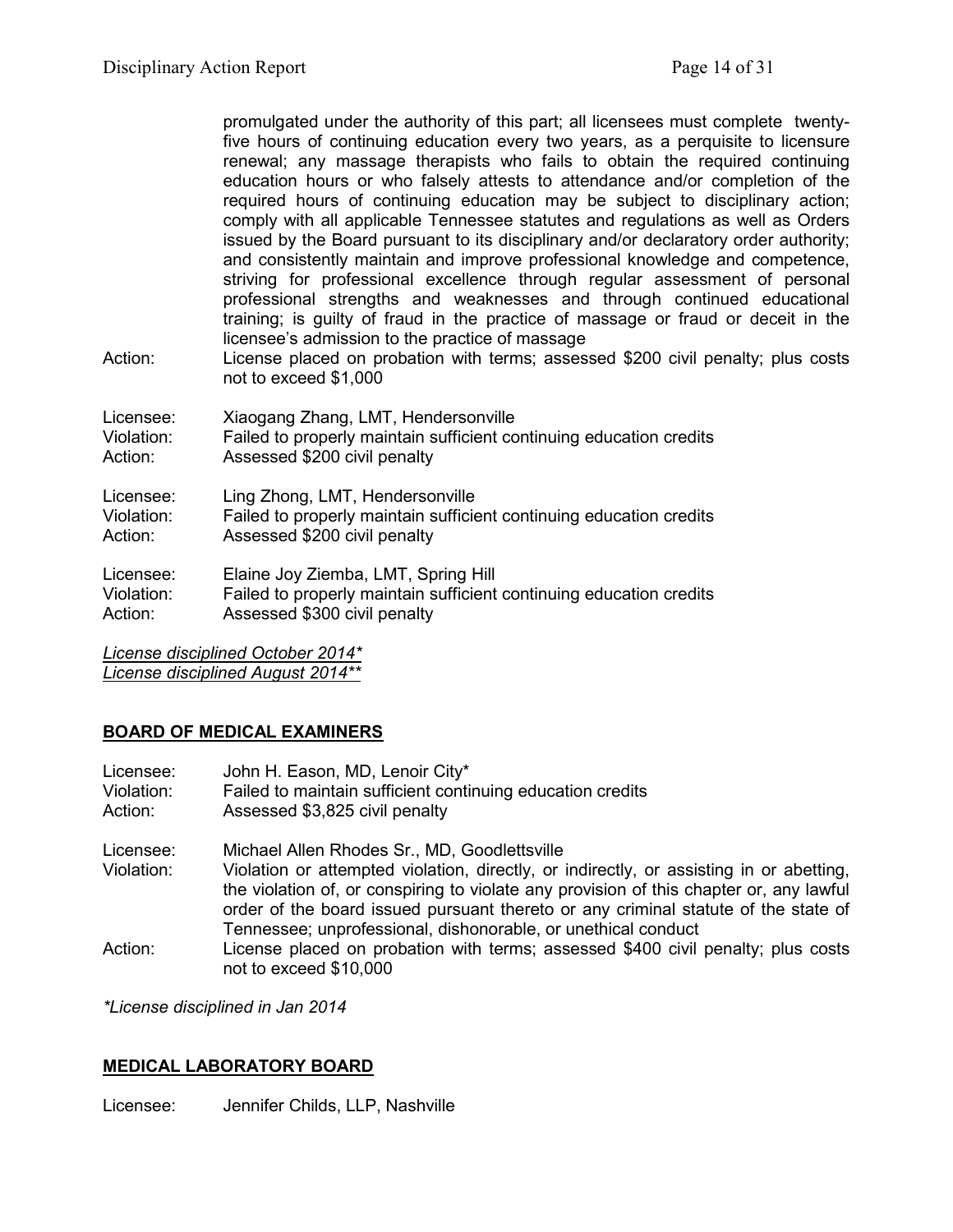| Violation: | Practiced on expired license          |
|------------|---------------------------------------|
| Action:    | Assessed \$300 civil penalty          |
| Licensee:  | Richard H. Gilreath, LLP, Springfield |
| Violation: | Failed to pay student loan            |
| Action:    | License suspended                     |

# **BOARD OF NURSING**

| Licensee:                          | Kimberley M. Adorno, LPN, Clarksville                                                                                                                                                                                                                                                                                                                                                                                                                                                                                                                                                                                                                                    |
|------------------------------------|--------------------------------------------------------------------------------------------------------------------------------------------------------------------------------------------------------------------------------------------------------------------------------------------------------------------------------------------------------------------------------------------------------------------------------------------------------------------------------------------------------------------------------------------------------------------------------------------------------------------------------------------------------------------------|
| Violation:                         | Failed to pay student loan                                                                                                                                                                                                                                                                                                                                                                                                                                                                                                                                                                                                                                               |
| Action:                            | License suspended                                                                                                                                                                                                                                                                                                                                                                                                                                                                                                                                                                                                                                                        |
| Licensee:                          | Laura Ashe, RN, Knoxville                                                                                                                                                                                                                                                                                                                                                                                                                                                                                                                                                                                                                                                |
| Violation:                         | Failed to pay student loan                                                                                                                                                                                                                                                                                                                                                                                                                                                                                                                                                                                                                                               |
| Action:                            | License suspended                                                                                                                                                                                                                                                                                                                                                                                                                                                                                                                                                                                                                                                        |
| Licensee:                          | Jessica L. Bates, RN, Millington                                                                                                                                                                                                                                                                                                                                                                                                                                                                                                                                                                                                                                         |
| Violation:                         | Failed to pay student loan                                                                                                                                                                                                                                                                                                                                                                                                                                                                                                                                                                                                                                               |
| Action:                            | License suspended                                                                                                                                                                                                                                                                                                                                                                                                                                                                                                                                                                                                                                                        |
| Licensee:<br>Violation:<br>Action: | Christina M. Beard, RN, Millington<br>Guilty of unprofessional conduct, to wit: failure to maintain a record for each<br>patient which accurately reflects the nursing problems and interventions for the<br>patient and/or failure to maintain a record for each patient which accurately reflects<br>the name and title of the nurse providing care; failing to take appropriate action in<br>safeguarding the patient from incompetent health care practices; and failing to<br>report, through proper channels, facts known to the individual regarding<br>incompetent, unethical or illegal practice of any health care provider<br>License voluntarily surrendered |
| Licensee:<br>Violation:<br>Action: | Julie Carol Blanchard, RN, Clarksville<br>Guilty of unprofessional conduct, to wit: the use of any intoxicating beverage or the<br>illegal use of any narcotic or dangerous drug while on duty in any health care<br>facility, school, institution, or other work place location; and engaging in acts of<br>dishonesty which relate to the practice of nursing<br>License voluntarily surrendered                                                                                                                                                                                                                                                                       |
| Licensee:                          | Brandi Hunt Branscomb, RN, Tazewell                                                                                                                                                                                                                                                                                                                                                                                                                                                                                                                                                                                                                                      |
| Violation:                         | Failed to pay student loan                                                                                                                                                                                                                                                                                                                                                                                                                                                                                                                                                                                                                                               |
| Action:                            | License suspended                                                                                                                                                                                                                                                                                                                                                                                                                                                                                                                                                                                                                                                        |
| Licensee:<br>Violation:            | Pamela S. Branton, RN, Murfreesboro<br>Guilty of unprofessional conduct, to wit: the use of any intoxicating beverage or the<br>illegal use of any narcotic or dangerous drug while on duty in any health care<br>facility, school, institution, or other work place location; being under the influence<br>of alcoholic beverages, or under the influence of drugs which impair judgment<br>while on duty in any health care facility, school, institution or other work place<br>location; and revocation, suspension, probation or other discipline of a license to<br>practice nursing by another state or territory of the United States for any act or             |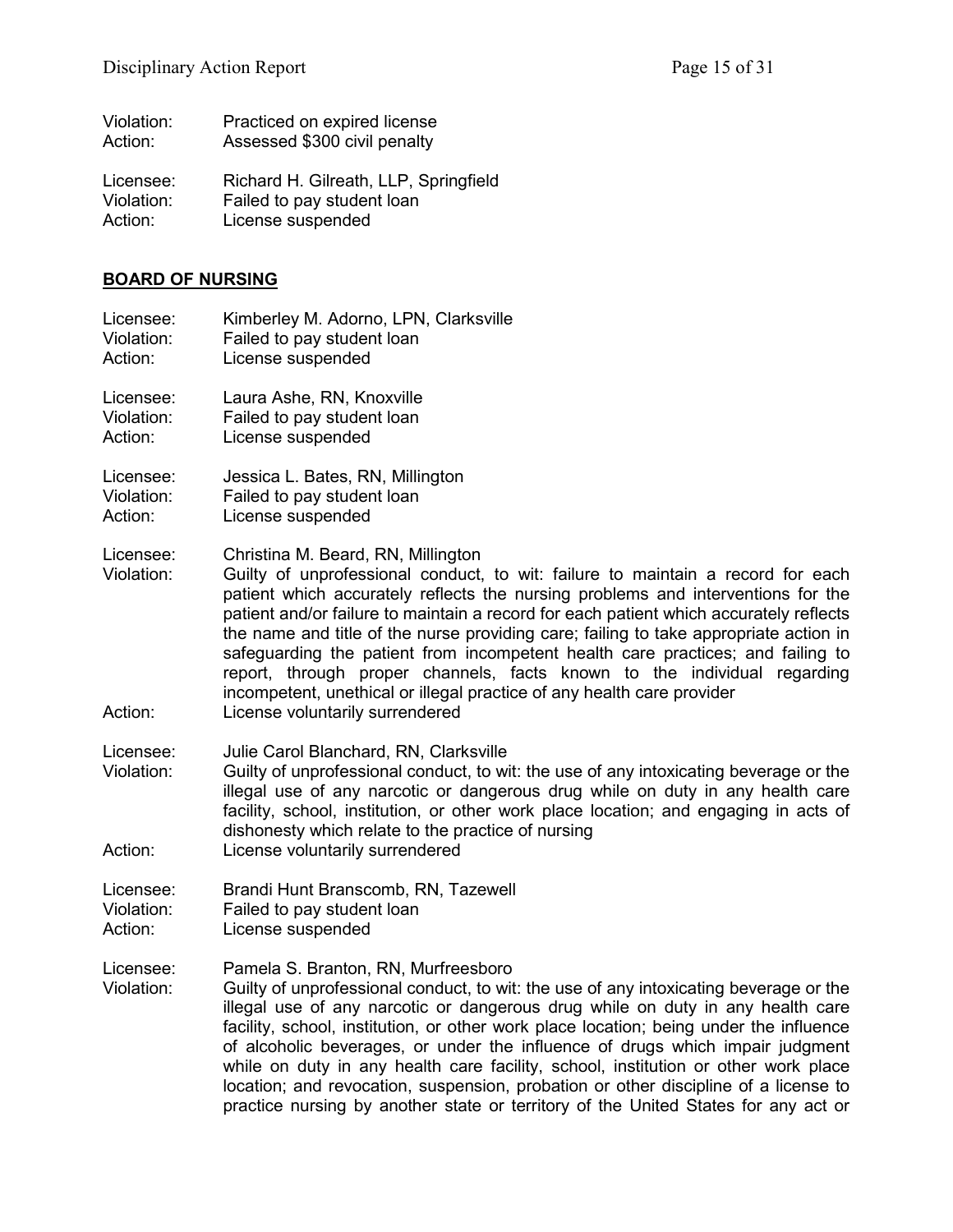| Action:                            | omission which would constitute grounds for the revocation, suspension, probation<br>or other discipline of a license in this state<br>License suspended with terms                                                                                                                                                                                                                                                                                                                               |
|------------------------------------|---------------------------------------------------------------------------------------------------------------------------------------------------------------------------------------------------------------------------------------------------------------------------------------------------------------------------------------------------------------------------------------------------------------------------------------------------------------------------------------------------|
| Licensee:<br>Violation:            | Billy Brockman, LPN, Clinton<br>Failure to maintain a record for each patient which accurately reflects the nursing<br>problems and interventions for the patient and/or failure to maintain a record for<br>each patient which accurately reflects the name and title of the nurse providing<br>care                                                                                                                                                                                             |
| Action:                            | License reprimanded; must obtain continuing education credits in the area of<br>documentation and /or nursing ethics                                                                                                                                                                                                                                                                                                                                                                              |
| Licensee:<br>Violation:<br>Action: | Heather Diane Burgess, RN Clarksville<br>Failed to pay student loan<br>License suspended                                                                                                                                                                                                                                                                                                                                                                                                          |
| Licensee:<br>Violation:<br>Action: | Mitchell L. Bursey, LPN, Ripley<br>Guilty of unprofessional conduct, to wit: failure to maintain a record for each<br>patient which accurately reflects the nursing problems and interventions for the<br>patient and/or failure to maintain a record for each patient which accurately reflects<br>the name and title of the nurse providing care<br>License reprimanded; must obtain continuing education credits in the areas of<br>record-keeping, documentation, and patient safety measures |
| Licensee:<br>Violation:            | Miriam K. Butler, RN, Lakeland<br>Unfit or incompetent by reason of negligence, habits or other cause; and guilty of<br>unprofessional conduct, to wit: failure to maintain a record for each patient which<br>accurately reflects the nursing problems and interventions for the patient and/or<br>failure to maintain a record for each patient which accurately reflects the name and<br>title of the nurse providing care                                                                     |
| Action:                            | License placed on probation for a minimum of two years with terms; must obtain<br>continuing education credits in the areas of nursing ethics and record-keeping                                                                                                                                                                                                                                                                                                                                  |
| Licensee:<br>Violation:            | Alison McCullough Buttram, RN/APN, Signal Mountain<br>Unfit or incompetent by reason of negligence, habits or other cause; guilty of<br>unprofessional conduct; failure to enter every prescription issued by nurse<br>practitioner in the medical records of the patient; and over-prescribing, or<br>prescribing in a manner inconsistent with Rules 1000-04-.08 and 1000-04-.09                                                                                                                |
| Action:                            | RN license placed on probation for three years with terms; APN certification<br>suspended with terms; must complete Board-ordered coursework and continuing<br>education in the areas of documentation, proper prescribing procedures, and<br>appropriate boundaries with patients                                                                                                                                                                                                                |
| Licensee:<br>Violation:<br>Action: | Gerty N. Cole, RN, Johnson City<br>Failed to pay student loan<br>License suspended                                                                                                                                                                                                                                                                                                                                                                                                                |
| Licensee:<br>Violation:            | Nick W. Compton, LPN, Knoxville<br>Unfit or incompetent by reason of negligence, habits or other cause; and guilty of<br>unprofessional conduct, to wit: being under the influence of alcoholic beverages,<br>or under the influence of drugs which impair judgment while on duty in any health                                                                                                                                                                                                   |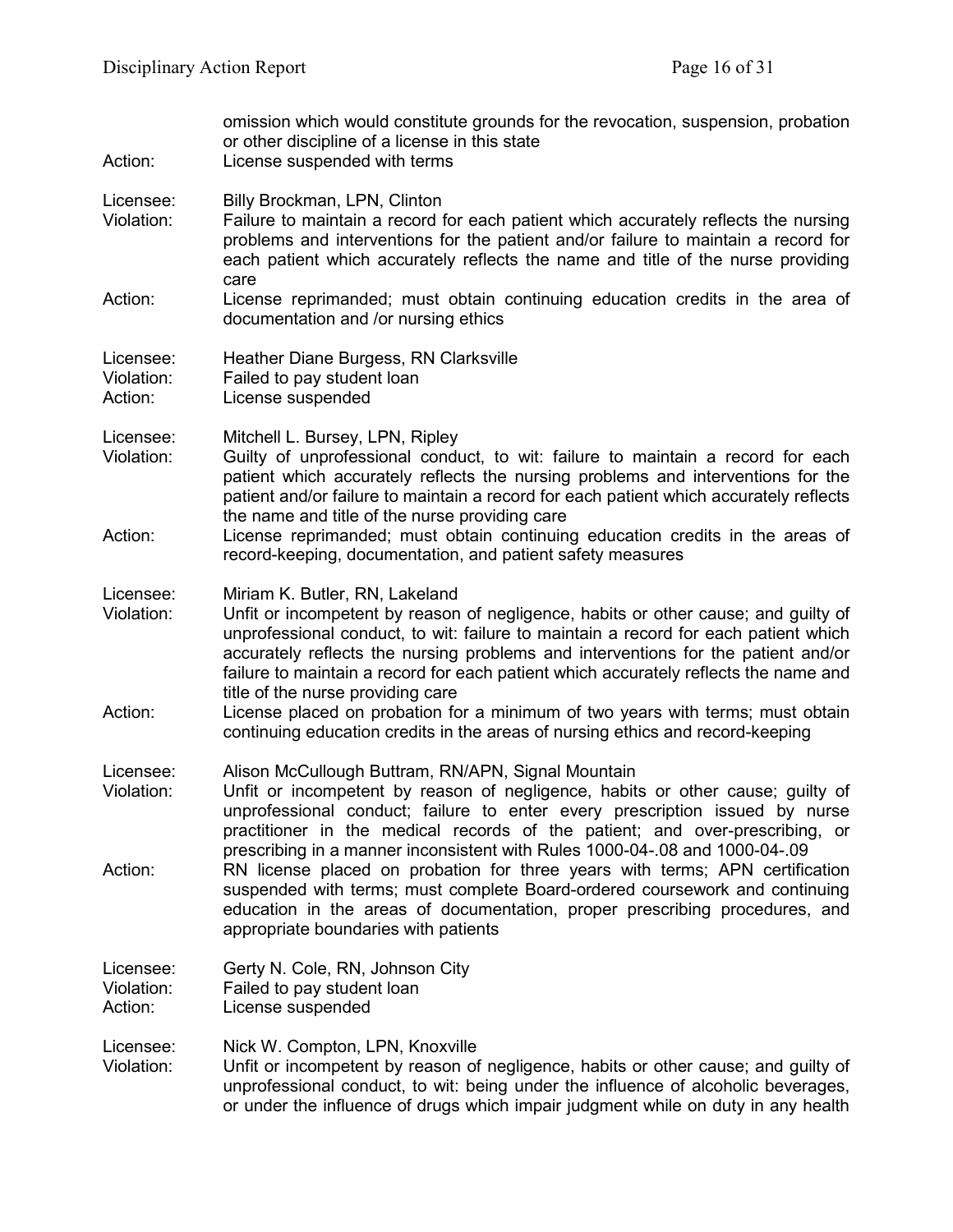care facility, school, institution or other work place location Action: License voluntarily surrendered

Licensee: David J. Cox, RN, Acworth, GA

- Violation: Unfit or incompetent by reason of negligence, habits or other cause; addicted to alcohol or drugs to the degree of interfering with nursing duties; and guilty of unprofessional conduct, to wit: unauthorized use or removal of narcotics, drugs, supplies, or equipment from any health care facility, school, institution or other work place location
- Action: License suspended, suspension stayed; placed on probation to run concurrent with TNPAP contract

Licensee: Robert J. Cravens, RN, Dyersburg

- Violation: Unfit or incompetent by reason of negligence, habits or other cause; addicted to alcohol or drugs to the degree of interfering with nursing duties; and guilty of unprofessional conduct, to wit: unauthorized use or removal of narcotics, drugs, supplies, or equipment from any health care facility, school, institution or other work place location; the use of any intoxicating beverage or the illegal use of any narcotic or dangerous drug while on duty in any health care facility, school, institution, or other work place location; and being under the influence of alcoholic beverages, or under the influence of drugs which impair judgment while on duty in any health care facility, school, institution or other work place location
- Action: License suspended with terms

Licensee: David J. Cox, RN, Acworth, GA

- Violation: Unfit or incompetent by reason of negligence, habits or other cause; addicted to alcohol or drugs to the degree of interfering with nursing duties; and guilty of unprofessional conduct, to wit: unauthorized use or removal of narcotics, drugs, supplies, or equipment from any health care facility, school, institution or other work place location
- Action: License suspended, suspension stayed; placed on probation to run concurrent with TNPAP contract

Licensee: Louis E. Davis, RN, Spring Hill

Violation: Unfit or incompetent by reason of negligence, habits or other cause; addicted to alcohol or drugs to the degree of interfering with nursing duties; and guilty of unprofessional conduct, to wit: making false or materially incorrect, inconsistent or unintelligible entries in any patient records or in the records of any health care facility, school, institution or other work place location pertaining to the obtaining, possessing or administration of any controlled substance as defined in the Federal Controlled Substances Act; unauthorized use or removal of narcotics, drugs, supplies, or equipment from any health care facility, school, institution or other work place location; the use of any intoxicating beverage or the illegal use of any narcotic or dangerous drug while on duty in any health care facility, school, institution, or other work place location; and being under the influence of alcoholic beverages, or under the influence of drugs which impair judgment while on duty in any health care facility, school, institution or other work place location Action: License suspended with terms

Licensee: Marjorie A. Davis, LPN, Memphis

Violation: Guilty of unprofessional conduct, to wit: failing to take appropriate action in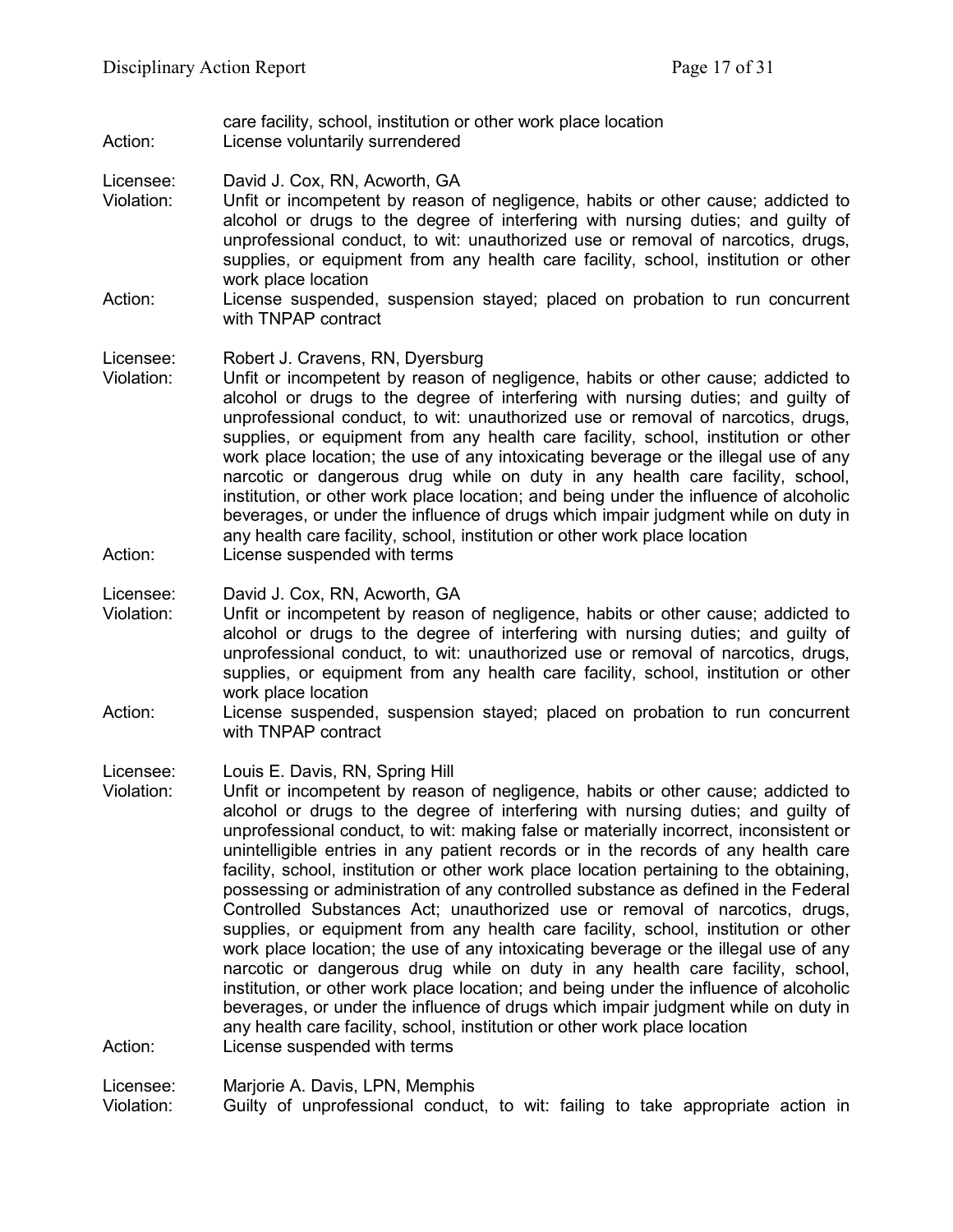safeguarding the patient from incompetent health care practices; and failing to report, through proper channels, facts known to the individual regarding incompetent, unethical or illegal practice of any health care provider

Action: License placed on probation with terms; must obtain continuing education credits in the areas of nursing ethics, record-keeping, and patient safety measures; assessed costs not to exceed \$250

Licensee: Amanda E. Deel, RN, Kingston

- Violation: Unfit or incompetent by reason of negligence, habits or other cause; and guilty of unprofessional conduct, to wit unauthorized use or removal of narcotics, drugs, supplies, or equipment from any health care facility, school, institution or other work place location; and performing nursing techniques or procedures without proper education and practice
- Action: License placed on probation with terms; must obtain continuing education credits in the areas of ethics, following doctors' orders and documentation

Licensee: Kelley E. Dockery, RN, Madisonville<br>Violation: Addicted to alcohol or drugs to the

- Addicted to alcohol or drugs to the degree of interfering with nursing duties; and guilty of unprofessional conduct, to wit: making false or materially incorrect, inconsistent or unintelligible entries in any patient records or in the records of any health care facility, school, institution or other work place location pertaining to the obtaining, possessing or administration of any controlled substance as defined in the Federal Controlled Substances Act; unauthorized use or removal of narcotics, drugs, supplies, or equipment from any health care facility, school, institution or other work place location; the use of any intoxicating beverage or the illegal use of any narcotic or dangerous drug while on duty in any health care facility, school, institution, or other work place location; and being under the influence of alcoholic beverages, or under the influence of drugs which impair judgment while on duty in any health care facility, school, institution or other work place location
- Action: License suspended, suspension stayed; placed on probation to run concurrent with TNPAP contract but not less than three years

Licensee: Priscilla A. Eagle, LPN, Cookeville

- Violation: Unfit or incompetent by reason of negligence, habits or other cause; and guilty of unprofessional conduct, to wit: intentionally or negligently causing a physical or emotional injury to a patient; failure to maintain a record for each patient which accurately reflects the nursing problems and interventions for the patient and/or failure to maintain a record for each patient which accurately reflects the name and title of the nurse providing care; abandoning or neglecting a patient requiring nursing care; and engaging in acts of dishonesty which relate to the practice of nursing
- Action: License placed on probation for a minimum of one year with terms; must obtain continuing education credits in the areas of ethics and documentation

Licensee: Camille N. Ellis, LPN, Springfield Violation: Failed to pay student loan Action: License suspended

Licensee: Brandi N. Elrod, LPN, Sparta

Violation: Guilty of unprofessional conduct, to wit: unauthorized use or removal of narcotics, drugs, supplies, or equipment from any health care facility, school, institution or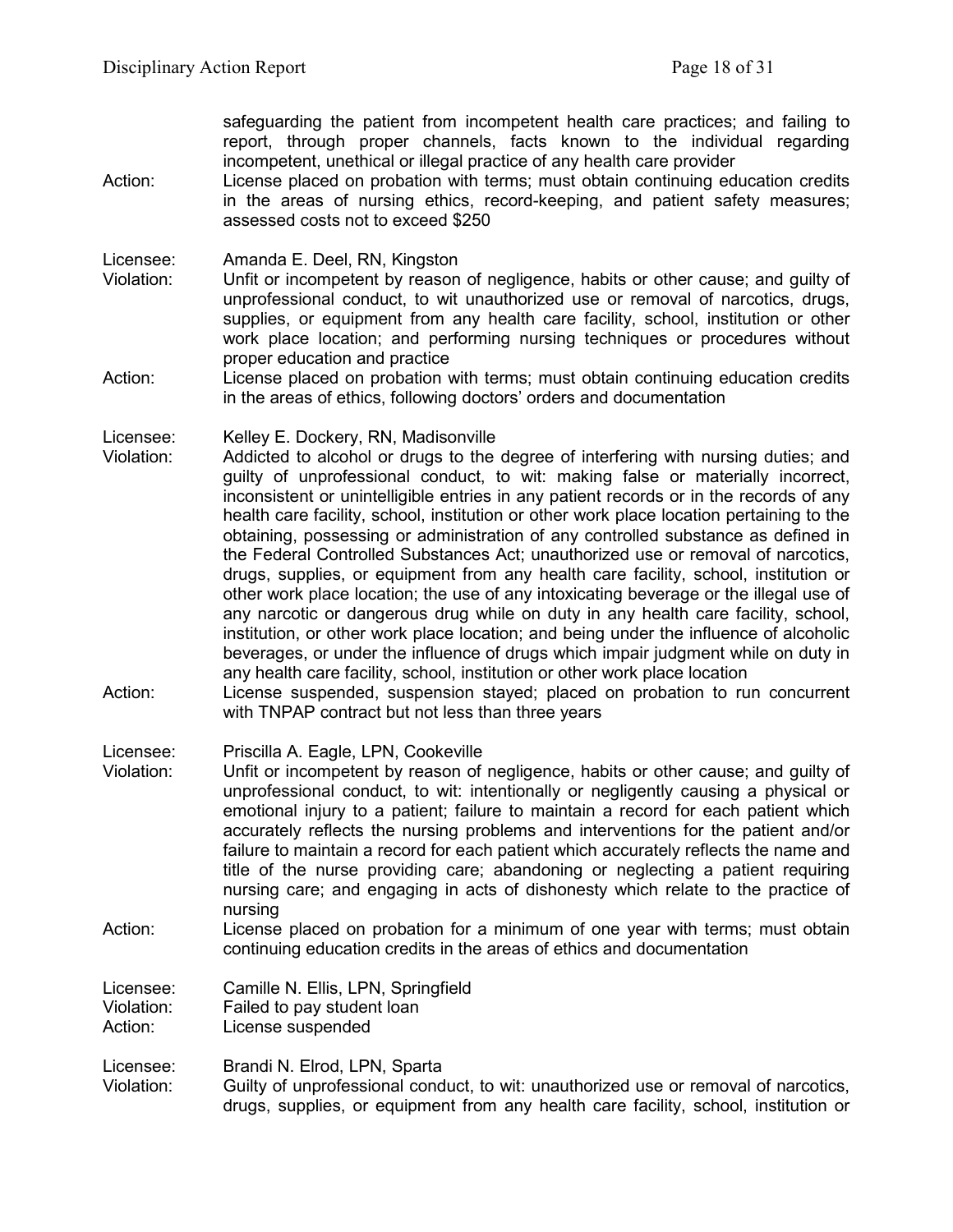| Action:                            | other work place location<br>License reprimanded; assessed \$2,000 civil penalty                                                                                                                                                                                                                                                                                                                                                                                                                                                                                                                                                                                                                                                                                                                                                                                                                                                                                                                                                |
|------------------------------------|---------------------------------------------------------------------------------------------------------------------------------------------------------------------------------------------------------------------------------------------------------------------------------------------------------------------------------------------------------------------------------------------------------------------------------------------------------------------------------------------------------------------------------------------------------------------------------------------------------------------------------------------------------------------------------------------------------------------------------------------------------------------------------------------------------------------------------------------------------------------------------------------------------------------------------------------------------------------------------------------------------------------------------|
| Licensee:<br>Violation:            | Teresa A. Elrod, RN, Englewood<br>Guilty of unprofessional conduct, to wit: failure to maintain a record for each<br>patient which accurately reflects the nursing problems and interventions for the<br>patient and/or failure to maintain a record for each patient which accurately reflects<br>the name and title of the nurse providing care                                                                                                                                                                                                                                                                                                                                                                                                                                                                                                                                                                                                                                                                               |
| Action:                            | License reprimanded; must obtain continuing education credits in the area of<br>ethics                                                                                                                                                                                                                                                                                                                                                                                                                                                                                                                                                                                                                                                                                                                                                                                                                                                                                                                                          |
| Licensee:<br>Violation:<br>Action: | Debra Michelle Smith Evans, RN, Church Hill<br>Failed to pay student loan<br>License suspended                                                                                                                                                                                                                                                                                                                                                                                                                                                                                                                                                                                                                                                                                                                                                                                                                                                                                                                                  |
| Licensee:<br>Violation:<br>Action: | Angela Fitts, RN, Bon Aqua<br>Addicted to alcohol or drugs to the degree of interfering with nursing duties<br>License voluntarily surrendered                                                                                                                                                                                                                                                                                                                                                                                                                                                                                                                                                                                                                                                                                                                                                                                                                                                                                  |
| Licensee:<br>Violation:<br>Action: | Carrie Ford, RN, Columbia<br>Unfit or incompetent by reason of negligence, habits or other cause; addicted to<br>alcohol or drugs to the degree of interfering with nursing duties; guilty of a crime;<br>and guilty of unprofessional conduct, to wit: being under the influence of alcoholic<br>beverages, or under the influence of drugs which impair judgment while on duty in<br>any health care facility, school, institution or other work place location; making<br>false or materially incorrect, inconsistent or unintelligible entries in any patient<br>records or in the records of any health care facility, school, institution or other work<br>place location pertaining to the obtaining, possessing or administration of any<br>controlled substance as defined in the Federal Controlled Substances Act; and<br>unauthorized use or removal of narcotics, drugs, supplies, or equipment from any<br>health care facility, school, institution or other work place location<br>License suspended with terms |
| Licensee:<br>Violation:<br>Action: | Amanda S. Fortune, RN, Murfreesboro<br>Failed to pay student loan<br>License suspended                                                                                                                                                                                                                                                                                                                                                                                                                                                                                                                                                                                                                                                                                                                                                                                                                                                                                                                                          |
| Licensee:<br>Violation:            | Rebecca M. Gaines, RN/APN, Hazel Green, AL<br>Guilty of unprofessional conduct, to wit: failure to maintain a record for each<br>patient which accurately reflects the nursing problems and interventions for the<br>patient and/or failure to maintain a record for each patient which accurately reflects<br>the name and title of the nurse providing care; and making false or materially<br>incorrect, inconsistent or unintelligible entries in any patient records or in the<br>records of any health care facility, school, institution or other work place location<br>pertaining to the obtaining, possessing or administration of any controlled<br>substance as defined in the Federal Controlled Substances Act                                                                                                                                                                                                                                                                                                    |
| Action:                            | RN license and APN certification reprimanded; assessed \$1,100 civil penalty                                                                                                                                                                                                                                                                                                                                                                                                                                                                                                                                                                                                                                                                                                                                                                                                                                                                                                                                                    |
| Licensee:<br>Violation:<br>Action: | Heather Marie Garton, LPN, Nashville<br>Failed to pay student loan<br>License suspended                                                                                                                                                                                                                                                                                                                                                                                                                                                                                                                                                                                                                                                                                                                                                                                                                                                                                                                                         |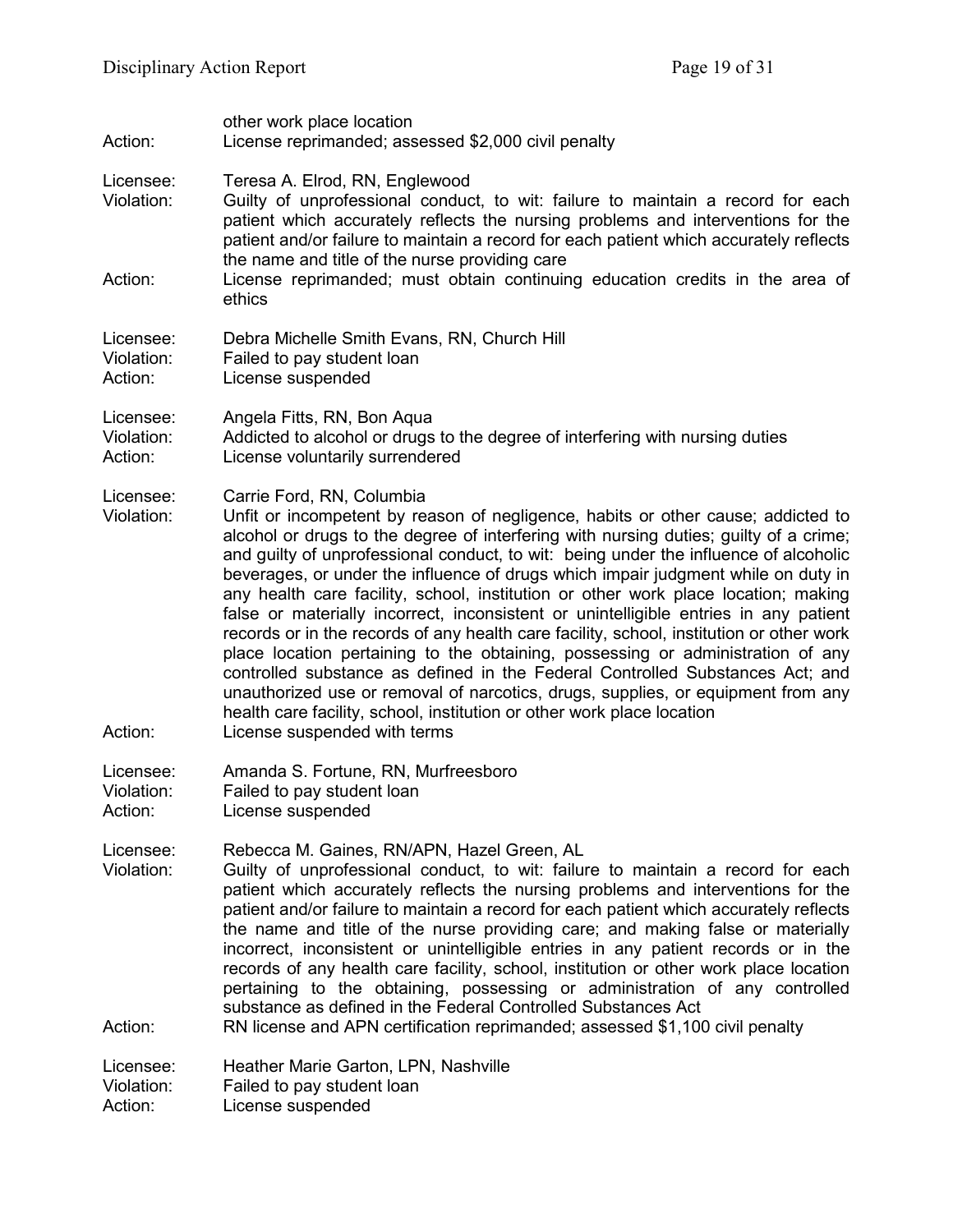| Licensee:<br>Violation:            | Donna Yvonne Gilreath, LPN, Rock Spring, GA<br>Guilty of unprofessional conduct, to wit: the use of any intoxicating beverage or<br>the illegal use of any narcotic or dangerous drug while on duty in any health care<br>facility, school, institution, or other work place location; and being under the<br>influence of alcoholic beverages, or under the influence of drugs which impair<br>judgment while on duty in any health care facility, school, institution or other work<br>place location                                                                                                                                                                              |
|------------------------------------|--------------------------------------------------------------------------------------------------------------------------------------------------------------------------------------------------------------------------------------------------------------------------------------------------------------------------------------------------------------------------------------------------------------------------------------------------------------------------------------------------------------------------------------------------------------------------------------------------------------------------------------------------------------------------------------|
| Action:                            | License suspended with terms                                                                                                                                                                                                                                                                                                                                                                                                                                                                                                                                                                                                                                                         |
| Licensee:<br>Violation:            | Dorothy J. Gomez, RN, Toone<br>Guilty of unprofessional conduct, to wit: failure to maintain a record for each<br>patient which accurately reflects the nursing problems and interventions for the<br>patient and/or failure to maintain a record for each patient which accurately reflects                                                                                                                                                                                                                                                                                                                                                                                         |
| Action:                            | the name and title of the nurse providing care<br>License placed on probation for a minimum of one year with terms; must obtain<br>continuing education credits in the areas of patient safety measures, nursing<br>ethics and record-keeping; assessed \$1,000 civil penalty                                                                                                                                                                                                                                                                                                                                                                                                        |
| Licensee:<br>Violation:<br>Action: | Timothy A. Gray, LPN, Kingsport<br>Failed to pay student loan<br>License suspended                                                                                                                                                                                                                                                                                                                                                                                                                                                                                                                                                                                                   |
| Licensee:<br>Violation:<br>Action: | Lorraine L. Gulley, RN, Cleveland<br>Has violated or attempted to violate, directly or indirectly, or assisted in or abetted<br>the violation of or conspired to violate any provision of this chapter or any lawful<br>order of the Board issued pursuant thereto<br>License voluntarily surrendered                                                                                                                                                                                                                                                                                                                                                                                |
| Licensee:<br>Violation:<br>Action: | Amanda G. Hamilton, RN, Ethridge<br>Addicted to alcohol or drugs to the degree of interfering with nursing duties; and<br>guilty of unprofessional conduct, to wit: unauthorized use or removal of narcotics,<br>drugs, supplies, or equipment from any health care facility, school, institution or<br>other work place location; and being under the influence of alcoholic beverages, or<br>under the influence of drugs which impair judgment while on duty in any health<br>care facility, school, institution or other work place location<br>License suspended, suspension stayed; placed on probation to run concurrent<br>with TNPAP contract but not less than three years |
| Licensee:<br>Violation:<br>Action: | Lauren A. Hayes, LPN, Soddy Daisy<br>Failed to pay student loan<br>License suspended                                                                                                                                                                                                                                                                                                                                                                                                                                                                                                                                                                                                 |
| Licensee:<br>Violation:<br>Action: | Amie Karen Henderson, LPN, Jellico<br>Failed to pay student loan<br>License suspended                                                                                                                                                                                                                                                                                                                                                                                                                                                                                                                                                                                                |
| Licensee:<br>Violation:            | Tracy Michele Hobbs, RN, Chattanooga<br>Unfit or incompetent by reason of negligence, habits or other cause; and guilty of<br>unprofessional conduct, to wit: making false or materially incorrect, inconsistent or<br>unintelligible entries in any patient records or in the records of any health care                                                                                                                                                                                                                                                                                                                                                                            |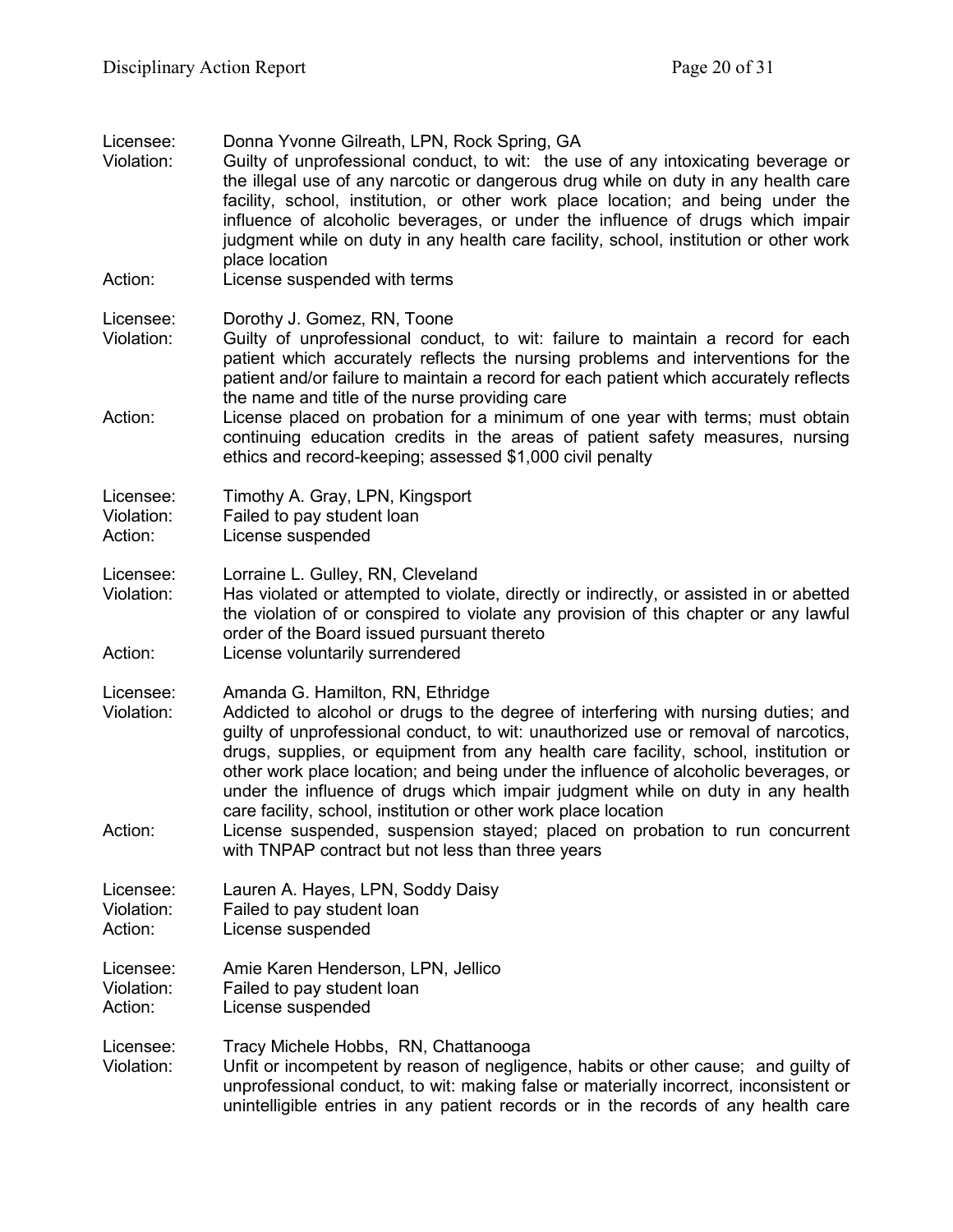facility, school, institution or other work place location pertaining to the obtaining, possessing or administration of any controlled substance as defined in the Federal Controlled Substances Act; unauthorized use or removal of narcotics, drugs, supplies, or equipment from any health care facility, school, institution or other work place location; the use of any intoxicating beverage or the illegal use of any narcotic or dangerous drug while on duty in any health care facility, school, institution, or other work place location; and being under the influence of alcoholic beverages, or under the influence of drugs which impair judgment while on duty in any health care facility, school, institution or other work place location

Action: License suspended with terms

| Licensee:  | Arrica R. Huskey, RN, Chattanooga |
|------------|-----------------------------------|
| Violation: | Failed to pay student loan        |
| Action:    | License suspended                 |

Licensee: Patti Y. Jacobs, RN, Johnson City Violation: Failed to pay student loan

Action: License suspended

Licensee: Sheryl B. Jaggers, RN/APN, Cleveland

- Violation: Has violated or attempted to violate, directly or indirectly, or assisted in or abetted the violation of or conspired to violate any provision of this chapter or any lawful order of the Board issued pursuant thereto; failure to file a notice with the Board of Nursing containing: (a) the nurse's full name; (b) a copy of the formulary describing the categories of legend drugs to be prescribed and/or issued by the nurse; and (c) the name of the licensed physician having supervision, control and responsibility for prescriptive services rendered by the nurse and failure to properly update said information
- Action: Assessed \$4,600 civil penalty

Licensee: Bethany T. Jenkins, RN, Sevierville

- Violation: Addicted to alcohol or drugs to the degree of interfering with nursing duties; and guilty of unprofessional conduct, to wit: making false or materially incorrect, inconsistent or unintelligible entries in any patient records or in the records of any health care facility, school, institution or other work place location pertaining to the obtaining, possessing or administration of any controlled substance as defined in the Federal Controlled Substances Act; unauthorized use or removal of narcotics, drugs, supplies, or equipment from any health care facility, school, institution or other work place location; the use of any intoxicating beverage or the illegal use of any narcotic or dangerous drug while on duty in any health care facility, school, institution, or other work place location; and being under the influence of alcoholic beverages, or under the influence of drugs which impair judgment while on duty in any health care facility, school, institution or other work place location
- Action: License suspended, suspension stayed; placed on probation to run concurrent with TNPAP contract but not less than three years

Licensee: Michelle M. Kilgore, LPN, Rossville, GA<br>Violation: Unfit or incompetent by reason of neglic

Unfit or incompetent by reason of negligence, habits or other cause; and guilty of unprofessional conduct, to wit: intentionally or negligently causing a physical or emotional injury to a patient; failure to maintain a record for each patient which accurately reflects the nursing problems and interventions for the patient and/or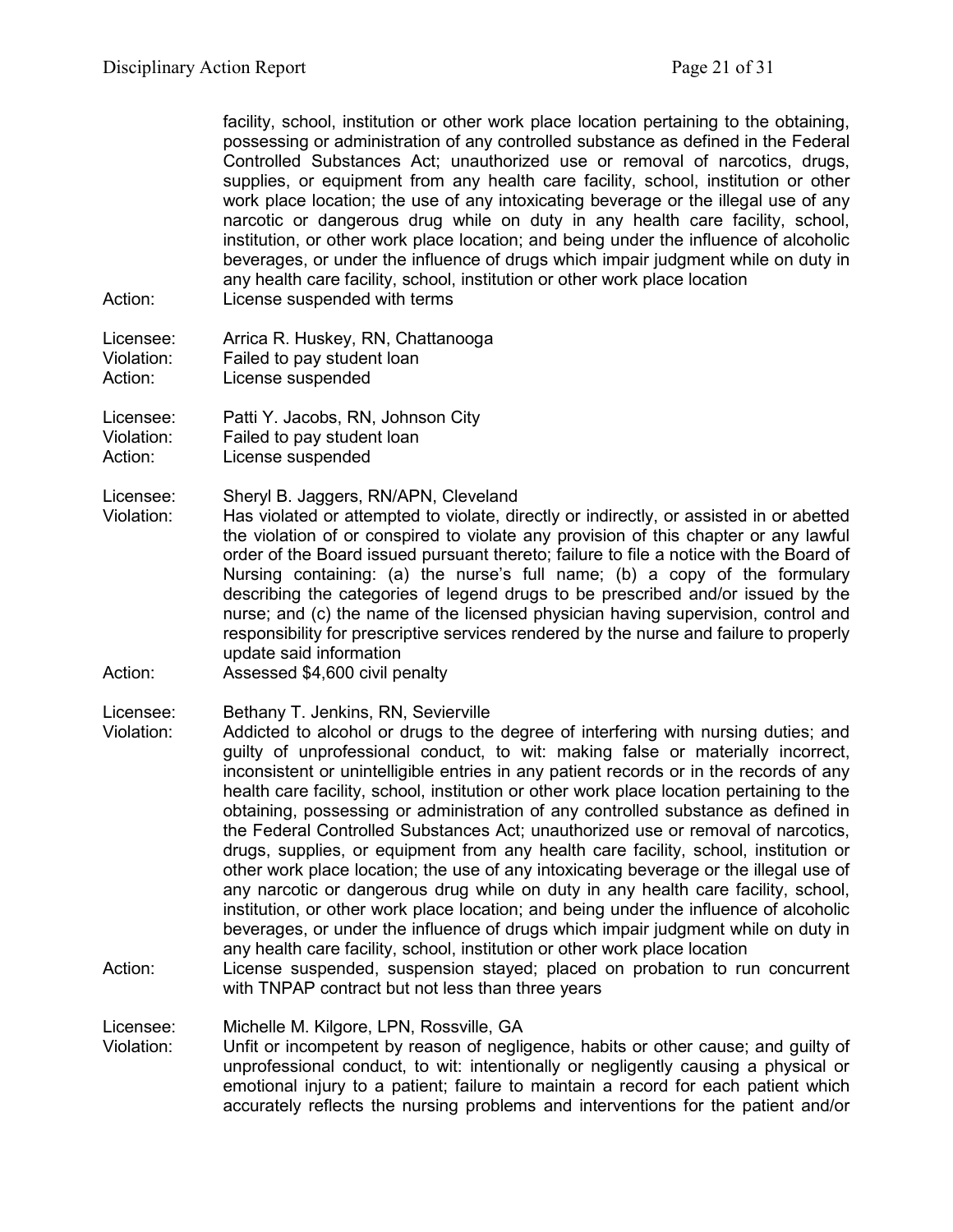failure to maintain a record for each patient which accurately reflects the name and title of the nurse providing care; and engaging in acts of dishonesty which relate to the practice of nursing Action: License placed on probation for a minimum of two years with terms; must obtain continuing education credits in the areas of patient safety measures, use of a Hoyer lift, nursing ethics, and record-keeping Licensee: Justin W. Kindrick, RN/APN, Cookeville Violation: Guilty of unprofessional conduct, to wit: failure to maintain a record for each patient which accurately reflects the nursing problems and interventions for the patient and/or failure to maintain a record for each patient which accurately reflects the name and title of the nurse providing care Action: RN license and APN certification reprimanded; assessed \$500 civil penalty Licensee: Samantha Klapperich, RN, Clarksville Violation: Failed to pay student loan Action: License suspended Licensee: Stephanie Sue Knowles, RN/APN, Smithville Violation: Guilty of unprofessional conduct, to wit: failure to maintain a record for each patient which accurately reflects the nursing problems and interventions for the patient and/or failure to maintain a record for each patient which accurately reflects the name and title of the nurse providing care; making false or materially incorrect, inconsistent or unintelligible entries in any patient records or in the records of any health care facility, school, institution or other work place location pertaining to the obtaining, possessing or administration of any controlled substance as defined in the Federal Controlled Substances Act; and over-prescribing, or prescribing in a manner inconsistent with Rules 1000-04-.08(4)(c) and 1000-04-.09(1) Action: RN License and APN certification placed on probation for a minimum of one year with terms; must complete Board-ordered coursework in the areas of recordkeeping and proper prescribing procedures; must surrender DEA registration authorization and will be prohibited from prescribing or dispensing controlled substances for a period of at least one year; assessed costs not to exceed \$2,000 Licensee: Steven T. Lackey, RN/APN, Atoka Violation: Failed to pay student loan Action: RN license and APN certification suspended Licensee: Lisa A. Lynch, RN, Morristown Violation: Guilty of unprofessional conduct, to wit: making false or materially incorrect, inconsistent or unintelligible entries in any patient records or in the records of any health care facility, school, institution or other work place location pertaining to the obtaining, possessing or administration of any controlled substance as defined in the Federal Controlled Substances Act Action: License suspended with terms Licensee: Laura L. Millard, RN/APN, Soddy Daisy Has violated or attempted to violate, directly or indirectly, or assisted in or abetted the violation of or conspired to violate any provision of this chapter or any lawful order of the Board issued pursuant thereto Action: RN license and APN certification voluntarily surrendered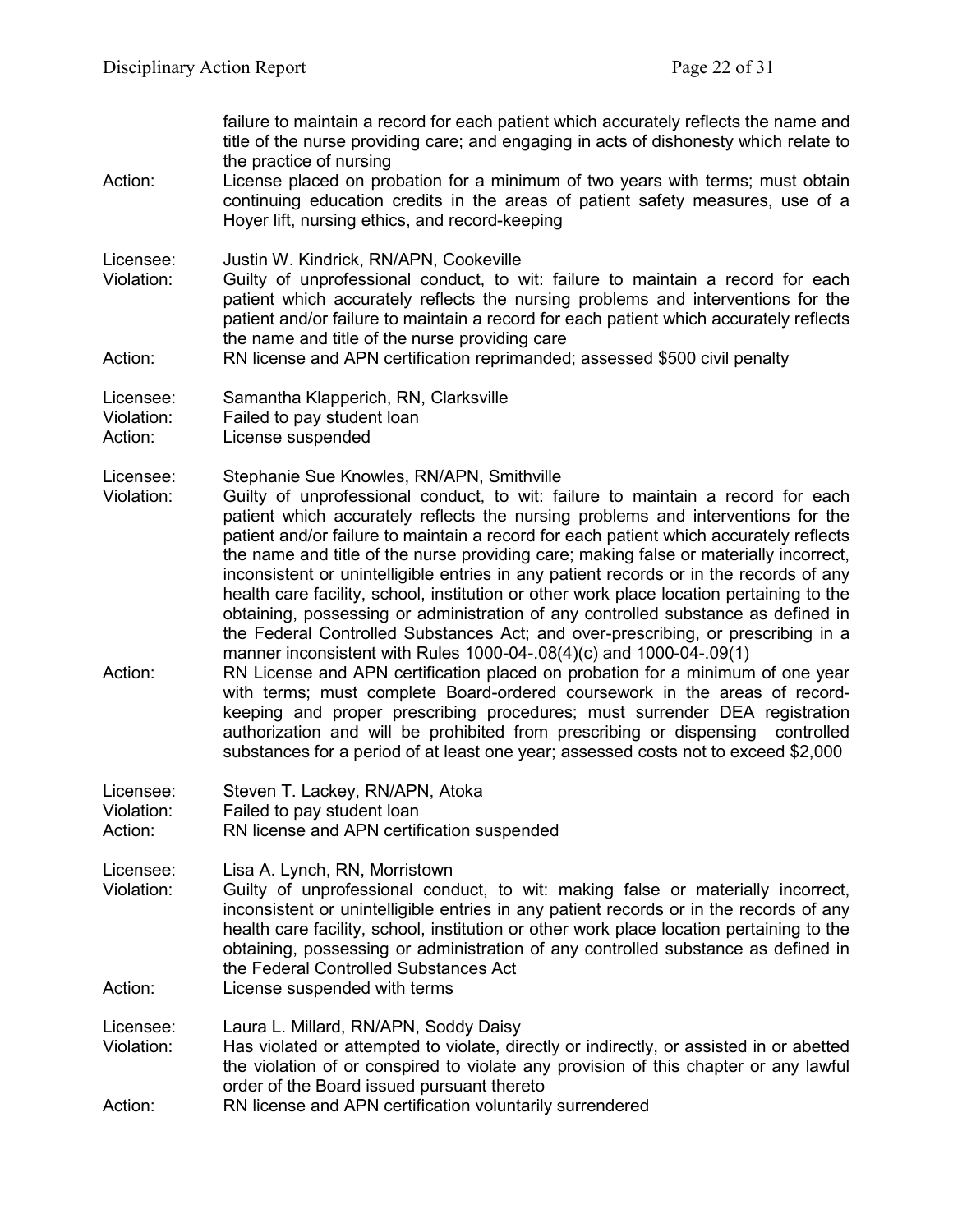Licensee: Anedra S. Mitchell, RN, Memphis Violation: Failed to pay student loan Action: License suspended

Licensee: Patricia M. Moon, RN, Hendersonville

- Violation: Addicted to alcohol or drugs to the degree of interfering with nursing duties; and guilty of unprofessional conduct, to wit: making false or materially incorrect, inconsistent or unintelligible entries in any patient records or in the records of any health care facility, school, institution or other work place location pertaining to the obtaining, possessing or administration of any controlled substance as defined in the Federal Controlled Substances Act; unauthorized use or removal of narcotics, drugs, supplies, or equipment from any health care facility, school, institution or other work place location; the use of any intoxicating beverage or the illegal use of any narcotic or dangerous drug while on duty in any health care facility, school, institution, or other work place location; and being under the influence of alcoholic beverages, or under the influence of drugs which impair judgment while on duty in any health care facility, school, institution or other work place location
- Action: License suspended, suspension stayed; placed on probation to run concurrent with TNPAP contract but not less than three years

Licensee: Christy Ann Odum, LPN, Memphis

- Violation: Unfit or incompetent by reason of negligence, habits or other cause; and guilty of unprofessional conduct, to wit: failure to maintain a record for each patient which accurately reflects the nursing problems and interventions for the patient and/or failure to maintain a record for each patient which accurately reflects the name and title of the nurse providing care; making false or materially incorrect, inconsistent or unintelligible entries in any patient records or in the records of any health care facility, school, institution or other work place location pertaining to the obtaining, possessing or administration of any controlled substance as defined in the Federal Controlled Substances Act; and engaging in acts of dishonesty which relate to the practice of nursing
- Action: License suspended with terms; assessed costs not to exceed \$250

Licensee: Erica L. Oliver, LPN, Memphis

Violation: Unfit or incompetent by reason of negligence, habits or other cause; addicted to alcohol or drugs to the degree of interfering with nursing duties; and guilty of unprofessional conduct, to wit: making false or materially incorrect, inconsistent or unintelligible entries in any patient records or in the records of any health care facility, school, institution or other work place location pertaining to the obtaining, possessing or administration of any controlled substance as defined in the Federal Controlled Substances Act; unauthorized use or removal of narcotics, drugs, supplies, or equipment from any health care facility, school, institution or other work place location; and engaging in acts of dishonesty which relate to the practice of nursing

Action: License suspended with terms

Licensee: Shelley L. Palmer, RN, Harrison

Violation: Addicted to alcohol or drugs to the degree of interfering with nursing duties; and guilty of unprofessional conduct, to wit: the use of any intoxicating beverage or the illegal use of any narcotic or dangerous drug while on duty in any health care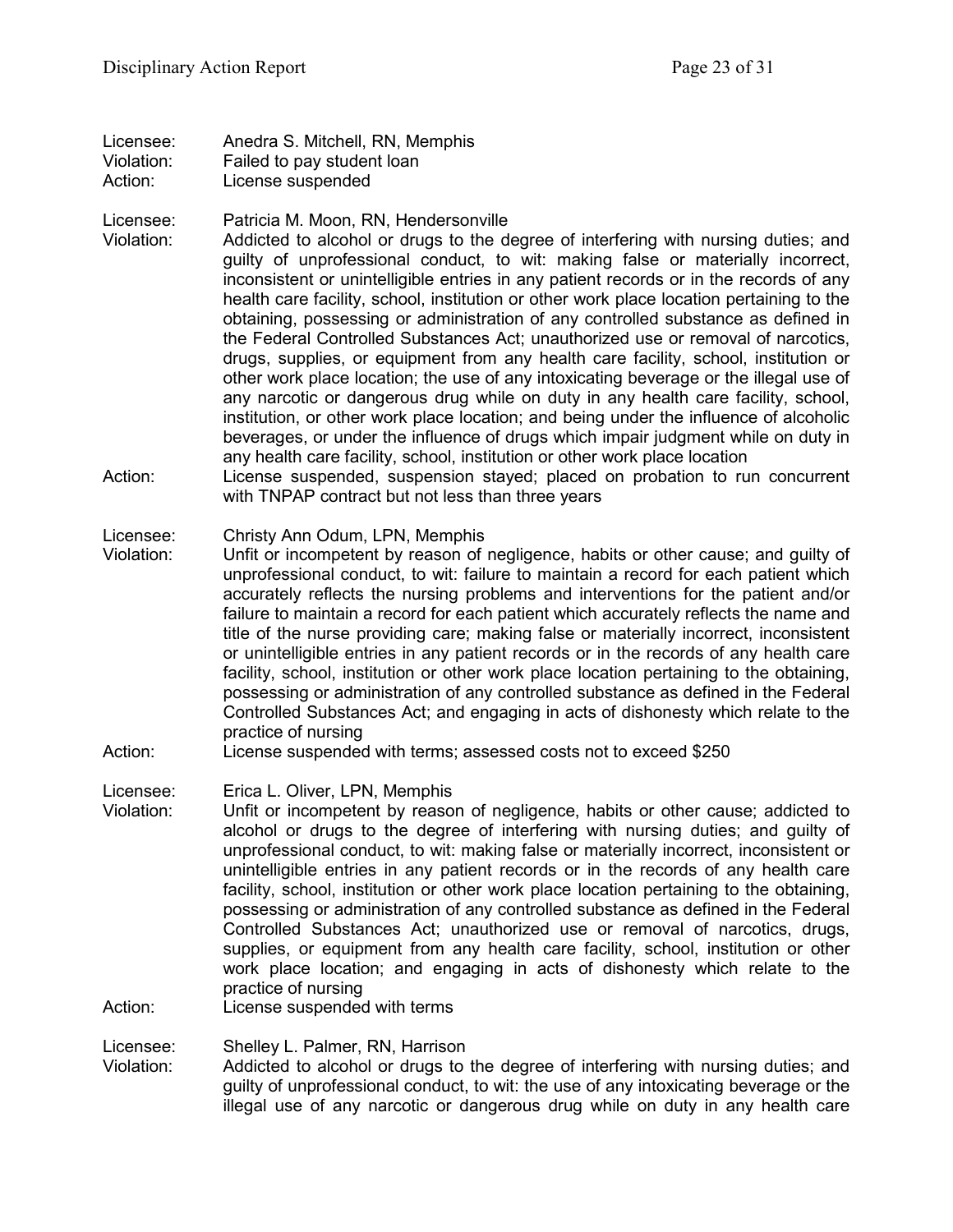facility, school, institution, or other work place location; and being under the influence of alcoholic beverages, or under the influence of drugs which impair judgment while on duty in any health care facility, school, institution or other work place location Action: License suspended with terms Licensee: Lyn Patterson, LPN, Bradyville Violation: Guilty of unprofessional conduct, to wit: failure to maintain a record for each patient which accurately reflects the nursing problems and interventions for the patient and/or failure to maintain a record for each patient which accurately reflects the name and title of the nurse providing care; aiding, abetting, assisting or hiring an individual to violate or circumvent any law or duly promulgated rule intended to guide the conduct of a nurse or any other licensed health care provider; and engaging in acts of dishonesty which relate to the practice of nursing Action: License suspended for a minimum of one year with terms; assessed \$500 civil penalty Licensee: Jennifer M. Pitts, RN/APN, Murfreesboro Violation: Guilty of fraud or deceit in procuring or attempting to procure a license to practice nursing; and guilty of unprofessional conduct Action: RN license and APN certification reprimanded; assessed \$200 civil penalty Licensee: Tracy L. Poole, RN, Murfreesboro Violation: Unfit or incompetent by reason of negligence, habits or other cause; addicted to alcohol or drugs to the degree of interfering with nursing duties; and guilty of unprofessional conduct, to wit: intentionally or negligently causing a physical or emotional injury to a patient; making false or materially incorrect, inconsistent or unintelligible entries in any patient records or in the records of any health care facility, school, institution or other work place location pertaining to the obtaining, possessing or administration of any controlled substance as defined in the Federal Controlled Substances Act; unauthorized use or removal of narcotics, drugs, supplies, or equipment from any health care facility, school, institution or other work place location; and engaging in acts of dishonesty which relate to the practice of nursing Action: License suspended with terms

Licensee: Mark A. Proctor, RN, Rockwood

Violation: Unfit or incompetent by reason of negligence, habits or other cause; addicted to alcohol or drugs to the degree of interfering with nursing duties; and guilty of unprofessional conduct, to wit: intentionally or negligently causing a physical or emotional injury to a patient; failure to maintain a record for each patient which accurately reflects the nursing problems and interventions for the patient and/or failure to maintain a record for each patient which accurately reflects the name and title of the nurse providing care; making false or materially incorrect, inconsistent or unintelligible entries in any patient records or in the records of any health care facility, school, institution or other work place location pertaining to the obtaining, possessing or administration of any controlled substance as defined in the Federal Controlled Substances Act; unauthorized use or removal of narcotics, drugs, supplies, or equipment from any health care facility, school, institution or other work place location; the use of any intoxicating beverage or the illegal use of any narcotic or dangerous drug while on duty in any health care facility, school,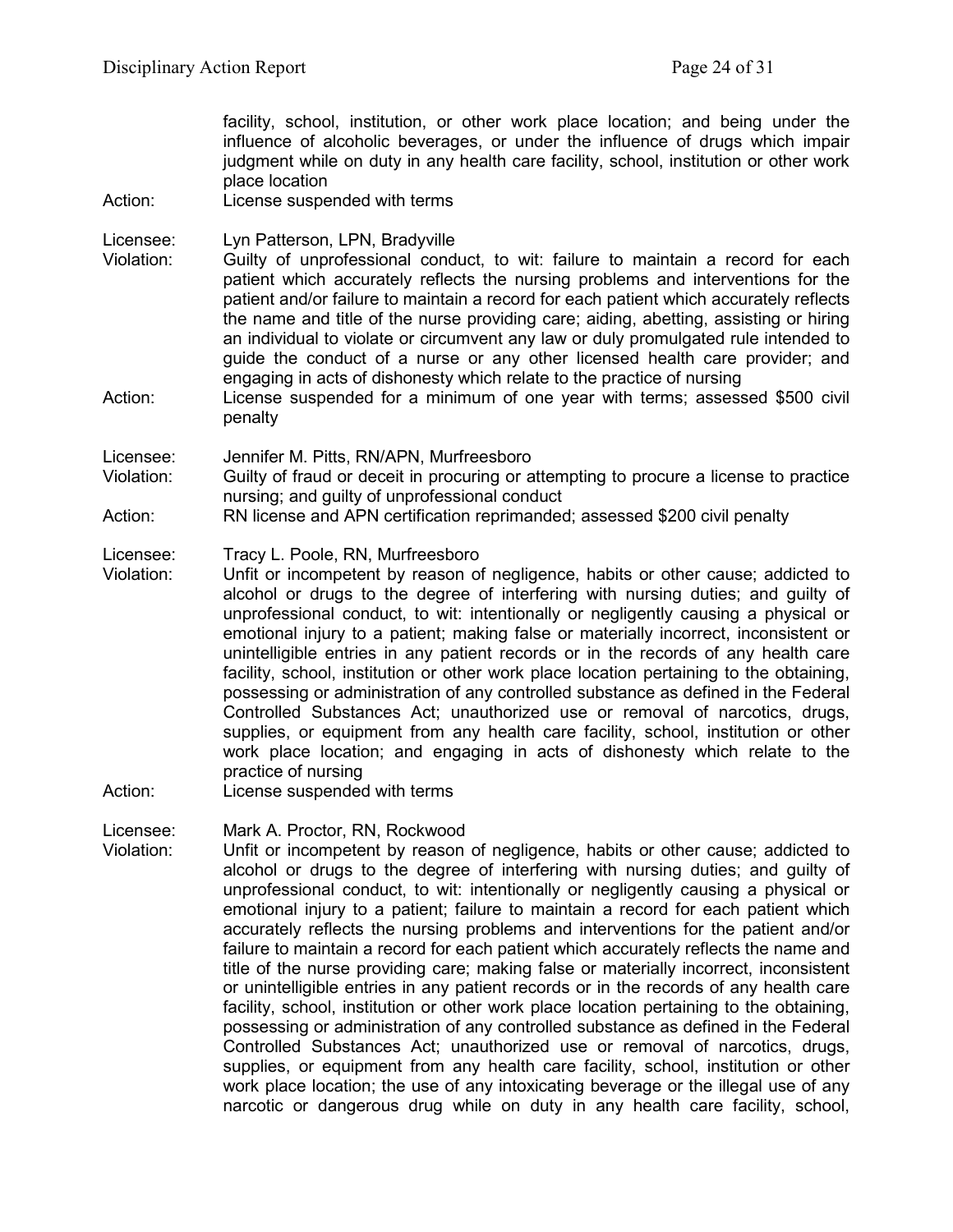institution, or other work place location; being under the influence of alcoholic beverages, or under the influence of drugs which impair judgment while on duty in any health care facility, school, institution or other work place location; and engaging in acts of dishonesty which relate to the practice of nursing Action: License voluntarily surrendered

Licensee: Walter David Pyle, RN, Knoxville \*

Violation: Addicted to alcohol or drugs to the degree of interfering with nursing duties; and unprofessional conduct, to wit: the use of any intoxicating beverage or the illegal use of any narcotic or dangerous drug while on duty in any health care facility, school, institution, or other work place location; being under the influence of alcoholic beverages, or under the influence of drugs which impair judgment while on duty in any health care facility, school, institution or other work place location; and failing to report, through proper channels, facts known to the individual regarding incompetent, unethical or illegal practice of any health care provider

Action: License suspended with terms; assessed \$5,000 civil penalty, plus costs not to exceed \$5,000

Licensee: Amanda D. Rowlette, RN Bristol

Violation: Unfit or incompetent by reason of negligence, habits or other cause; addicted to alcohol or drugs to the degree of interfering with nursing duties; and guilty of unprofessional conduct, to wit: being under the influence of alcoholic beverages, or under the influence of drugs which impair judgment while on duty in any health care facility, school, institution or other work place location Action: License suspended with terms

Licensee: Byron L. Schriver, RN/LPN, Memphis

Violation: Unfit or incompetent by reason of negligence, habits or other cause; and guilty of unprofessional conduct

Action: RN and LPN licenses suspended with terms

Licensee: Donna J. Segroves, RN, Rossville, GA Violation: Failed to pay student loan

Action: License suspended

Licensee: Susan C. Short, RN, Nashville

Violation: Unfit or incompetent by reason of negligence, habits or other cause; and guilty of unprofessional conduct, to wit: failing to take appropriate action in safeguarding the patient from incompetent health care practices; practicing professional nursing in a manner inconsistent with T.C.A. 63-7-103; failure to maintain a record for each patient which accurately reflects the nursing problems and interventions for the patient and/or failure to maintain a record for each patient which accurately reflects the name and title of the nurse providing care; and making false or materially incorrect, inconsistent or unintelligible entries in any patient records or in the records of any health care facility, school, institution or other work place location pertaining to the obtaining, possessing or administration of any controlled substance as defined in the Federal Controlled Substances Act

Action: License reprimanded; must obtain continuing education credits in the areas of following physician orders and ethics

Licensee: Sharice Lynette Shotwell, LPN, Memphis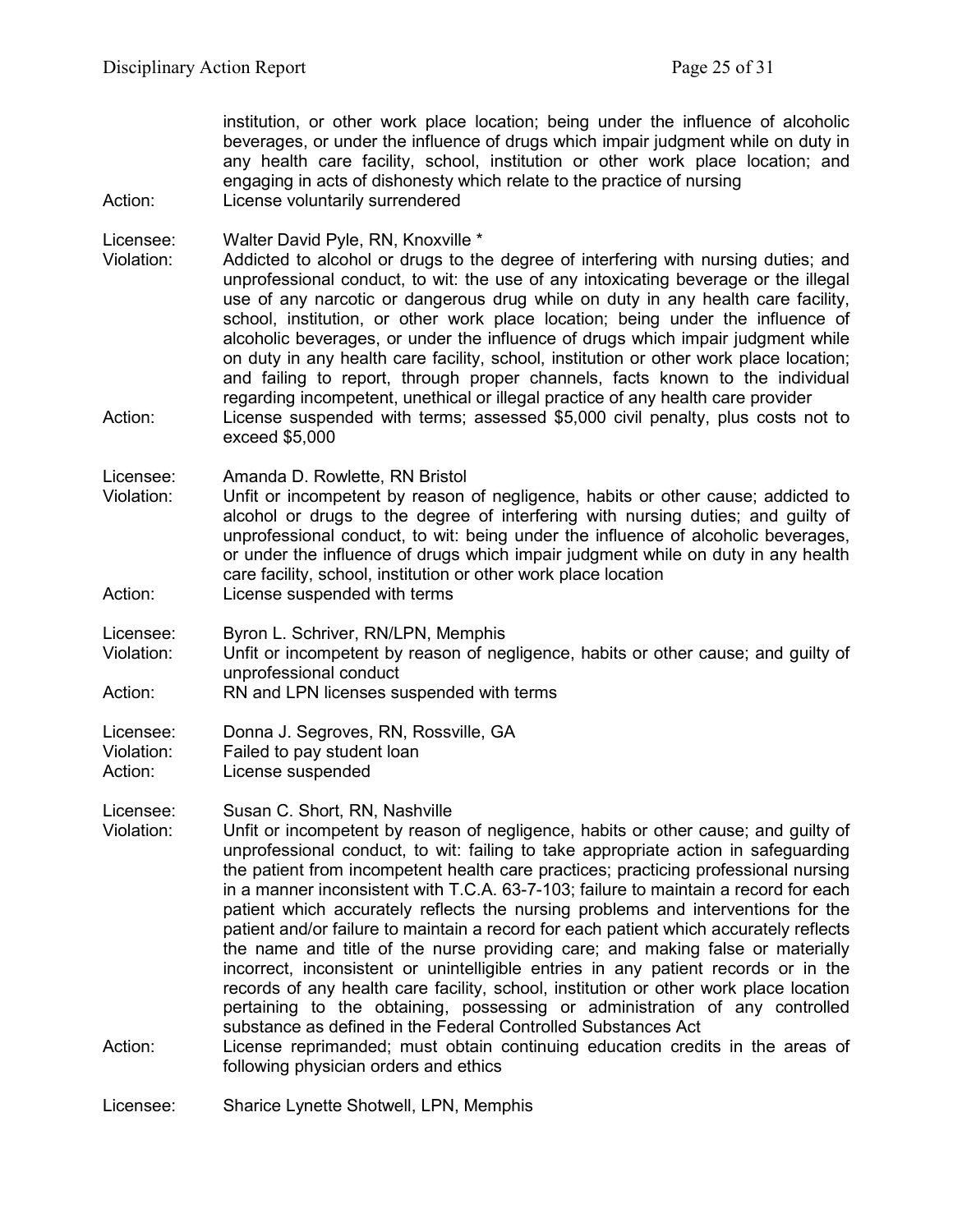- Violation: Unfit or incompetent by reason of negligence, habits or other cause; and guilty of unprofessional conduct, to wit: failure to maintain a record for each patient which accurately reflects the nursing problems and interventions for the patient and/or failure to maintain a record for each patient which accurately reflects the name and title of the nurse providing care; making false or materially incorrect, inconsistent or unintelligible entries in any patient records or in the records of any health care facility, school, institution or other work place location pertaining to the obtaining, possessing or administration of any controlled substance as defined in the Federal Controlled Substances Act; and engaging in acts of dishonesty which relate to the practice of nursing Action: License suspended with terms
- 
- Licensee: Felecia A. Simpson, RN, Bartlett Violation: Guilty of unprofessional conduct, to wit: failure to maintain a record for each patient which accurately reflects the nursing problems and interventions for the patient and/or failure to maintain a record for each patient which accurately reflects the name and title of the nurse providing care; and practicing professional nursing in a manner inconsistent with T.C.A. 63-7-103
- Action: License placed on probation for a minimum of two years with terms; must obtain continuing education credits in the areas of patient safety measures, nursing ethics and record-keeping; assessed \$1,500 civil penalty

| Licensee:  | Vanessa D. Sircy, RN, Greenbrier |
|------------|----------------------------------|
| Violation: | Failed to pay student loan       |
| Action:    | License suspended                |

Licensee: Rita L. Smith, RN, Memphis

- Violation: Guilty of unprofessional conduct, to wit: failure to maintain a record for each patient which accurately reflects the nursing problems and interventions for the patient and/or failure to maintain a record for each patient which accurately reflects the name and title of the nurse providing care; and failing to report, through proper channels, facts known to the individual regarding incompetent, unethical or illegal practice of any health care provider
- Action: License reprimanded; must obtain continuing education credits in the areas of record-keeping, documentation and ethics

Licensee: Patrice A. Stamps, LPN, Monterey

Violation: Failed to pay student loan

Action: License suspended

Licensee: Marla Allen Sundean, RN, Chattanooga

- Violation: Guilty of unprofessional conduct, to wit: failure to maintain a record for each patient which accurately reflects the nursing problems and interventions for the patient and/or failure to maintain a record for each patient which accurately reflects the name and title of the nurse providing care; and practicing professional nursing in a manner inconsistent with T.C.A. 63-7-103
- Action: License placed on probation for a minimum of two years with terms; must obtain continuing education credits in the area of nursing ethics; assessed \$750 civil penalty

Licensee: Aaron C. Swartz, RN, Memphis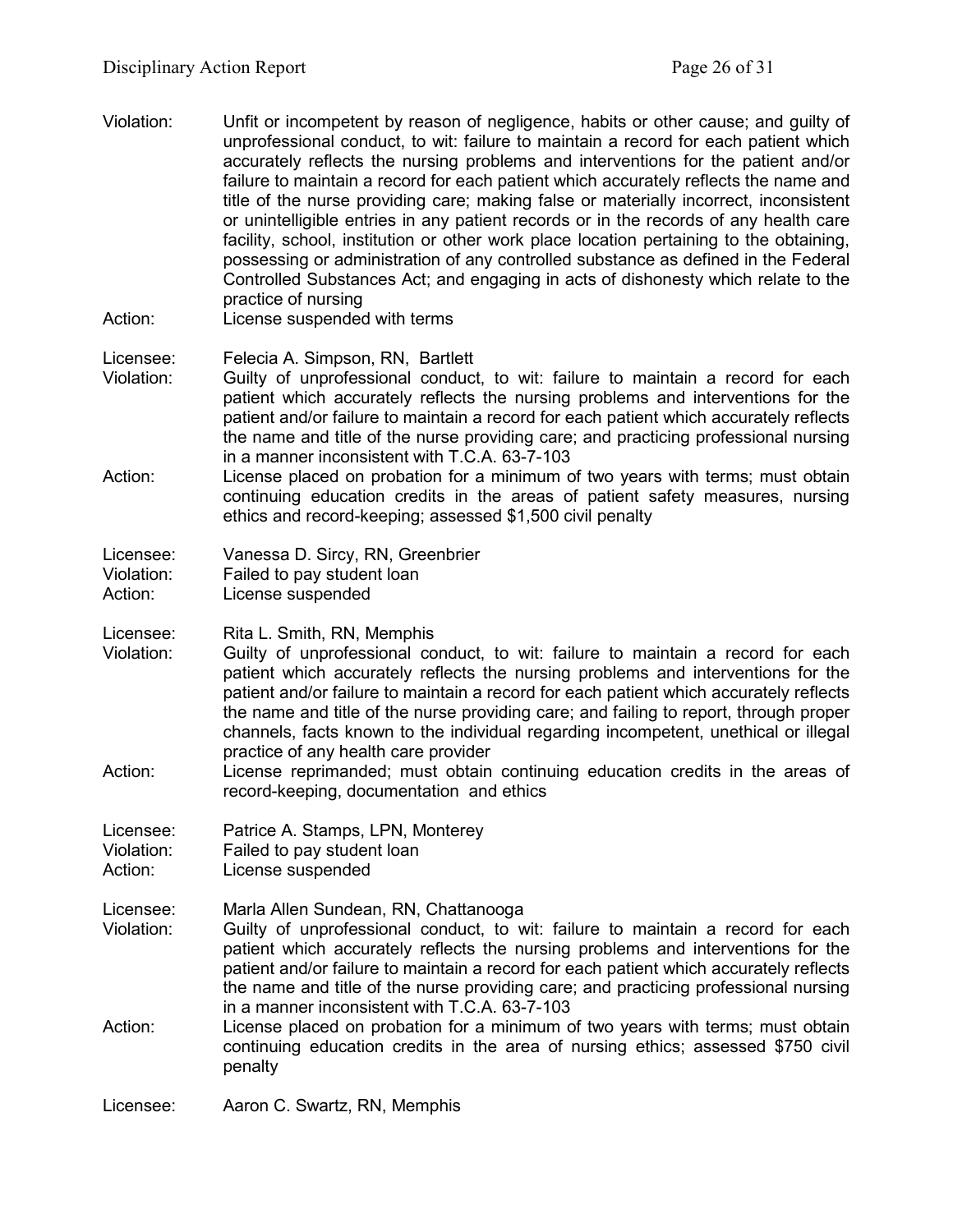- Violation: Unfit or incompetent by reason of negligence, habits or other cause; and guilty of unprofessional conduct, to wit: failure to maintain a record for each patient which accurately reflects the nursing problems and interventions for the patient and/or failure to maintain a record for each patient which accurately reflects the name and title of the nurse providing care; and making false or materially incorrect, inconsistent or unintelligible entries in any patient records or in the records of any health care facility, school, institution or other work place location pertaining to the obtaining, possessing or administration of any controlled substance as defined in the Federal Controlled Substances Act
- Action: License placed on probation for a minimum of one year with terms; must obtain continuing education credits in the areas of ethics, and patient documentation, and record-keeping

Licensee: Birdget Swatzell, RN Chuckey Violation: Failed to pay student loan Action: License suspended

- Licensee: Sheila Varadi, RN, Southhaven, MS
- Violation: Guilty of unprofessional conduct, to wit: failure to maintain a record for each patient which accurately reflects the nursing problems and interventions for the patient and/or failure to maintain a record for each patient which accurately reflects the name and title of the nurse providing care
- Action: Privilege to practice nursing in the state of Tennessee revoked; shall cease and desist the practice of nursing in the state of Tennessee; assessed \$1,000 civil penalty plus costs not to exceed \$1,000
- Licensee: Deboria Wallace-Smith, RN, Drummonds
- Violation: Addicted to alcohol or drugs to the degree of interfering with nursing duties; and guilty of unprofessional conduct, to wit: making false or materially incorrect, inconsistent or unintelligible entries in any patient records or in the records of any health care facility, school, institution or other work place location pertaining to the obtaining, possessing or administration of any controlled substance as defined in the Federal Controlled Substances Act; and engaging in acts of dishonesty which relate to the practice of nursing
- Action: License suspended, suspension stayed; placed on probation to run concurrent with TNPAP contract but not less than three years

Licensee: Lashannon Wilson, LPN, Newport

- Violation: Addicted to alcohol or drugs to the degree of interfering with nursing duties; and guilty of unprofessional conduct, to wit: unauthorized use or removal of narcotics, drugs, supplies, or equipment from any health care facility, school, institution or other work place location
- Action: License suspended with terms

Licensee: Linda E. Wise, RN, Lexington

Violation: Unfit or incompetent by reason of negligence, habits or other cause; and guilty of unprofessional conduct, to wit: failure to maintain a record for each patient which accurately reflects the nursing problems and interventions for the patient and/or failure to maintain a record for each patient which accurately reflects the name and title of the nurse providing care; and unauthorized use or removal of narcotics, drugs, supplies, or equipment from any health care facility, school, institution or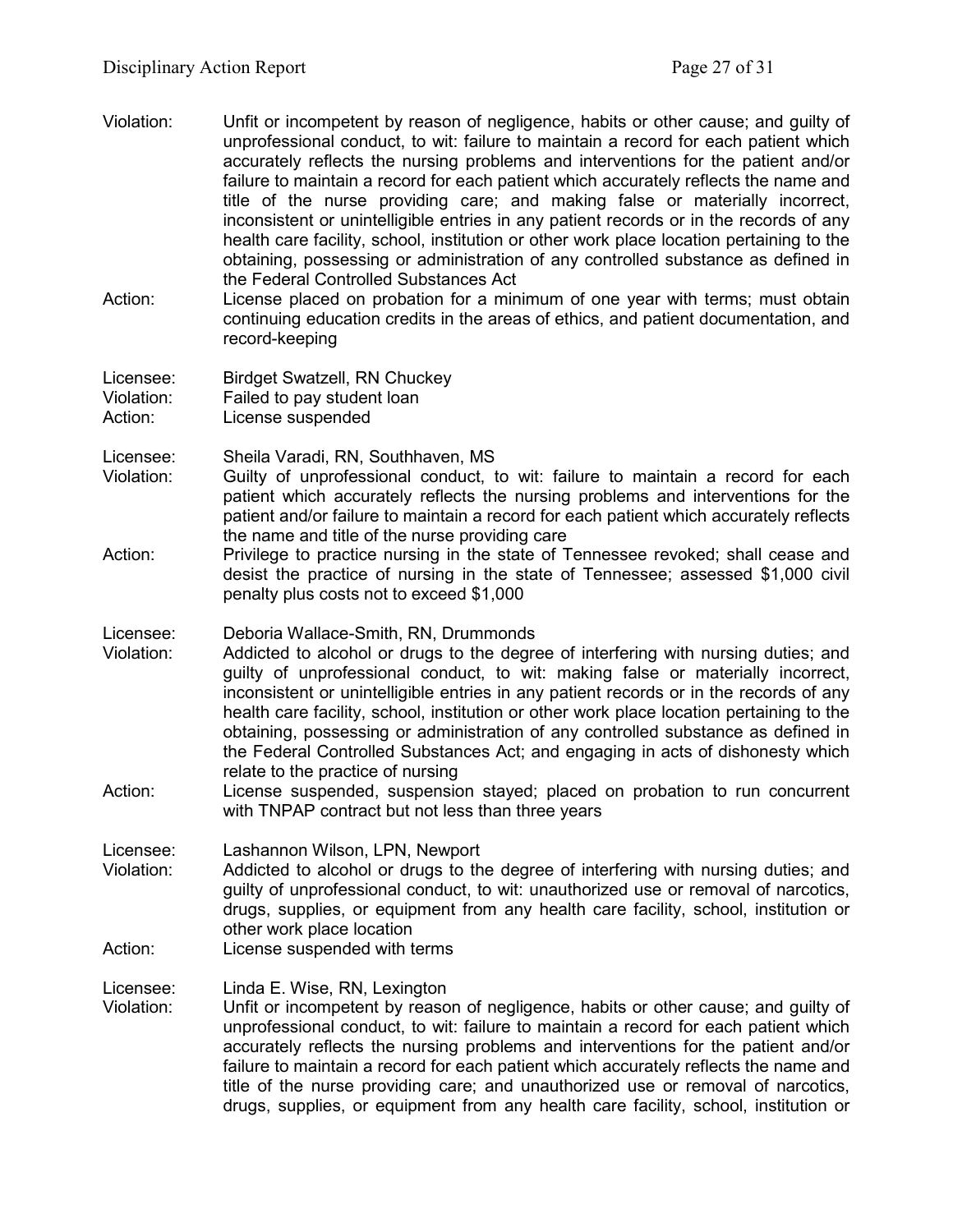other work place location

Action: License placed on probation with terms; must obtain continuing education credits in the areas of ethics, following doctors' orders and documentation

Licensee: Lisa M. Wolford, RN, Sevierville Violation: Failed to pay student loan<br>Action: License suspended License suspended

*\*Licensee disciplined in December 2014*

#### **BOARD OF OPTOMERTRY**

| Licensee:  | Jason S. Nash, OD, Fairview  |
|------------|------------------------------|
| Violation: | Practiced on expired license |
| Action:    | Assessed \$300 civil penalty |

#### **BOARD OF PHARMACY**

| Licensee:                          | Crystal Adams, RT, Charlotte                                                                                                                                                                                                                                                                                  |
|------------------------------------|---------------------------------------------------------------------------------------------------------------------------------------------------------------------------------------------------------------------------------------------------------------------------------------------------------------|
| Violation:                         | Failed to pay student loan                                                                                                                                                                                                                                                                                    |
| Action:                            | License suspended                                                                                                                                                                                                                                                                                             |
| Licensee:                          | Carmen Ankney, RT, Mount Juliet                                                                                                                                                                                                                                                                               |
| Violation:                         | Failed to pay student loan                                                                                                                                                                                                                                                                                    |
| Action:                            | License suspended                                                                                                                                                                                                                                                                                             |
| Licensee:                          | Victor Davis, RT, Bartlett                                                                                                                                                                                                                                                                                    |
| Violation:                         | Failed to pay student loan                                                                                                                                                                                                                                                                                    |
| Action:                            | License suspended                                                                                                                                                                                                                                                                                             |
| Licensee:<br>Violation:<br>Action: | Clayton Beauman Dick, DPh, Mount Juliet<br>Failed to ensure that pharmacy technicians at practice site were in compliance<br>with registration requirements<br>Assessed \$200 civil penalty                                                                                                                   |
| Licensee:<br>Violation:<br>Action: | Jennie Marie Garvey, RT, Memphis*<br>Engaged in conduct prohibited or made unlawful by any of the provisions of parts<br>2-5 of this chapter or any other laws of the state or of the United States relating to<br>drugs or to the practice of pharmacy<br>License placed on probation for 5 years with terms |
| Licensee:                          | Lindsey Wilkins, RT, Kingsport                                                                                                                                                                                                                                                                                |
| Violation:                         | Failed to pay student loan                                                                                                                                                                                                                                                                                    |
| Action:                            | License suspended                                                                                                                                                                                                                                                                                             |

*Licensed disciplined in January 2015*

# **BOARD OF PODIATRIC MEDICAL EXAMINERS**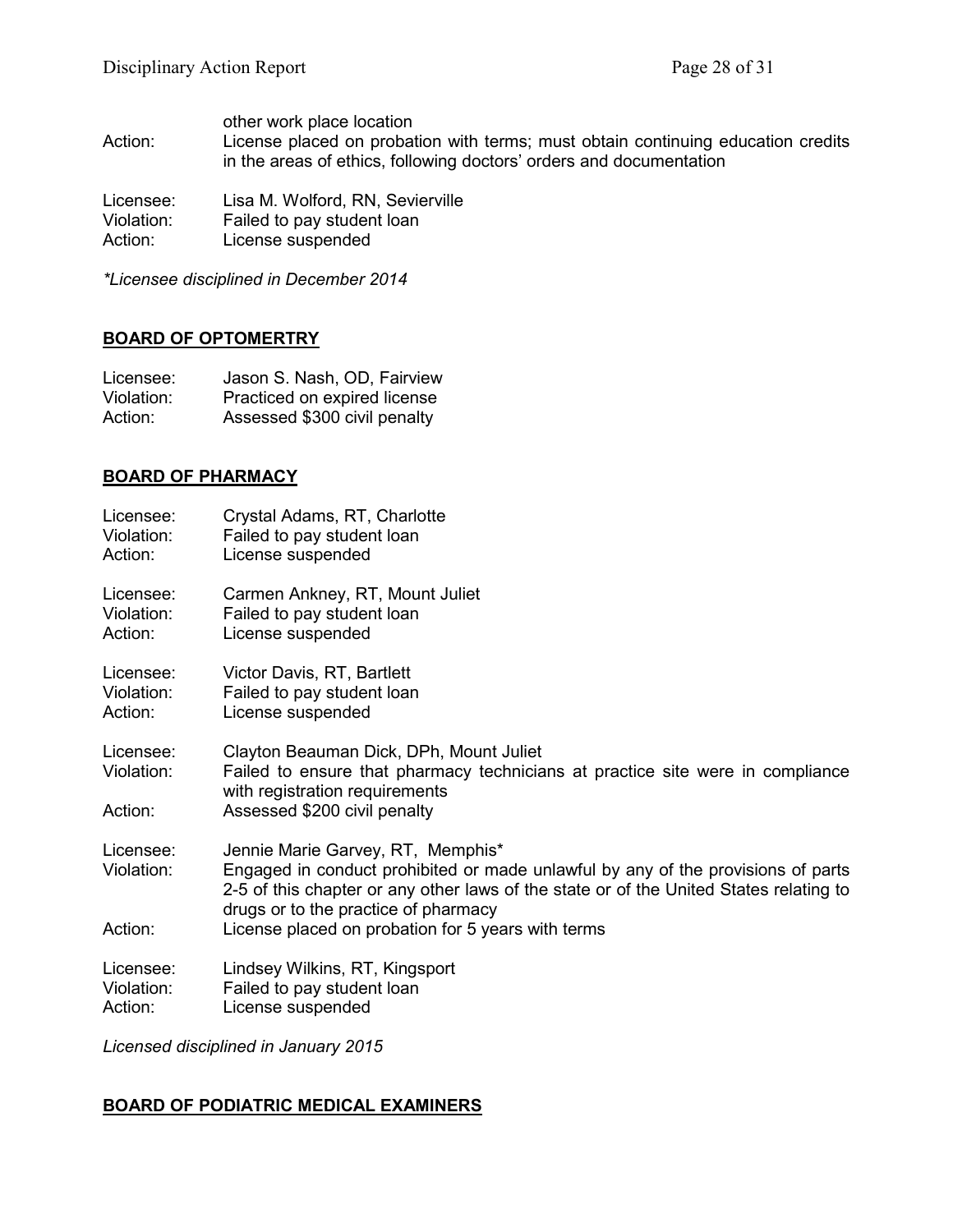Licensee: Richard A. Babcock, Orthotist, Franklin

- Violation: Failed to adhere to rules and/or statute; as follows: on and after January 1, 2008, no person shall practice orthotics prosthetics or pedorthics in this state, or hold out as being able to practice either profession, or dispense an orthosis, prosthesis or pedorthic device, unless such person is licensed in accordance with the requirements of this part
- Action: License placed on probation for at least 2 years; assessed \$3,500 civil penalty; plus costs not to exceed \$2,000

Licensee: Edward S. Glaser, DPM, Bon Aqua Violation: Practiced on expired license Action: Assessed \$1,400 civil penalty

#### **BOARD OF RESPIRATORY CARE**

| Licensee:  | Patricia D. Bafford*       |
|------------|----------------------------|
| Violation: | Failed to pay student loan |
| Action:    | License suspended          |

*License disciplined January 2015*

#### **BOARD OF SOCIAL WORKER LICENSURE**

| Licensee:  | Tanisha M. Baldwin*        |
|------------|----------------------------|
| Violation: | Failed to pay student loan |
| Action:    | License suspended          |
| Licensee:  | Sharon Cosby*              |
| Violation: | Failed to pay student loan |
| Action:    | License suspended          |

Licensee: Judy Matthews-Taylor\* Violation: Failed to pay student loan Action: License suspended

#### *License disciplined January 2015*

#### **DIVISION OF EMERGENCY MEDICAL SERVICES**

| Licensee:  | Justin Carris, EMT, Chattanooga  |
|------------|----------------------------------|
| Violation: | Failed to pay student loan       |
| Action:    | License suspended                |
| Licensee:  | Steven L. Mulkey, EM, Morristown |
| Violation: | Failed to pay student loan       |
| Action:    | License suspended                |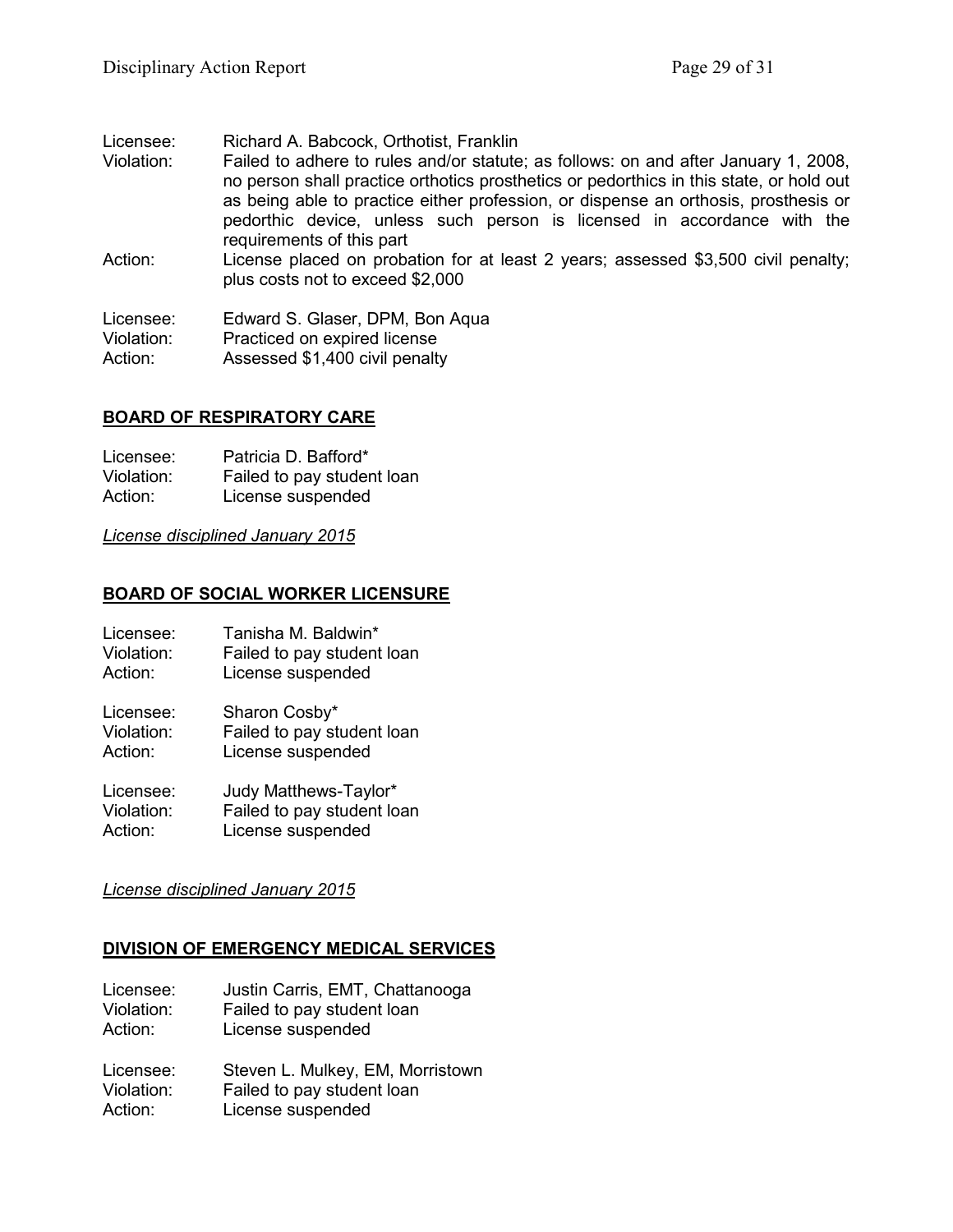| Licensee:  | Rosemary Nichols, EMT, Sevierville    |
|------------|---------------------------------------|
| Violation: | Failed to pay student loan            |
| Action:    | License suspended                     |
| Licensee:  | Steven C. Peterson, EMT, Johnson City |
| Violation: | Failed to pay student loan            |
| Action:    | License suspended                     |
| Licensee:  | Amanda Roberts, EMT, Dunlap           |
| Violation: | Failed to pay student loan            |
| Action:    | License suspended                     |
| Licensee:  | Debra F. Woodall, EMT, Nashville      |
| Violation: | Failed to pay student loan            |
| Action:    | License suspended                     |

# **ABUSE REGISTRY**

| Name:       | Shameika Aiden              |
|-------------|-----------------------------|
| Abuse:      | Physical                    |
| Profession: | <b>Direct Support Staff</b> |
| Name:       | <b>Bronshenna Booker</b>    |
| Abuse:      | Exploitation                |
| Profession: | <b>Direct Support Staff</b> |
| Name:       | Patrice Brown*              |
| Abuse:      | Physical                    |
| Profession: | <b>Direct Support Staff</b> |
| Name:       | Keri Davis*                 |
| Abuse:      | Exploitation                |
| Profession: | <b>Direct Support Staff</b> |
| Name:       | Michael Dear Jr.*           |
| Abuse:      | Physical                    |
| Profession: | <b>Direct Support Staff</b> |
| Name:       | Mary Dotson                 |
| Abuse:      | Physical                    |
| Profession: | <b>Direct Support Staff</b> |
| Name:       | Zsquita Gillespie           |
| Abuse:      | Neglect                     |
| Profession: | <b>Direct Support Staff</b> |
| Name:       | Shamiah Monique Henry*      |
| Abuse:      | Theft/Misappropriation      |